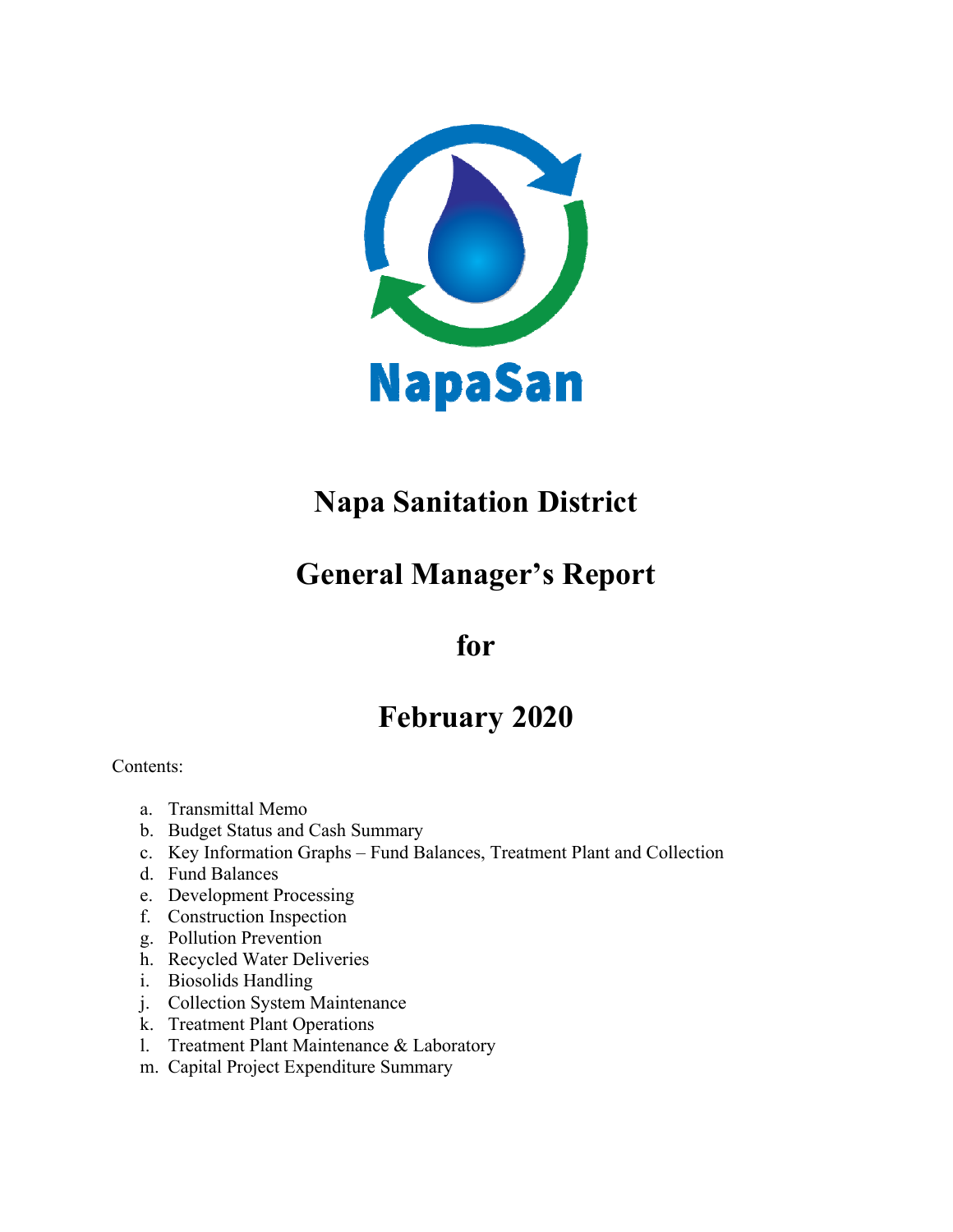## **NAPA SANITATION DISTRICT General Manager's Report**



**DATE:** April 15, 2020

**FROM:** Timothy B. Healy, General Manager

**SUBJECT:** General Manager's Report for February 2020

## **REGULATORY COMPLIANCE:**

| <b>Collection System Compliance:</b> | 0 Category 1 SSO's, 0 Category 2 SSO's, and 3 |
|--------------------------------------|-----------------------------------------------|
|                                      | Category 3 SSO's                              |
| NPDES Permit (WWTP) Compliance:      | Full compliance with all regulations          |
| Air Quality Compliance:              | Full compliance with all regulations          |
| <b>Recycled Water Compliance:</b>    | Full compliance with all regulations          |
| <b>Biosolids Compliance:</b>         | Full compliance with all regulations          |
| <b>Significant Comments:</b>         | None                                          |

# **FISCAL STATUS:**<br>Period Covered:

Percent Fiscal Year: 66.7% Operating Expenditures to date: 49.8% Historical Expenditures to date: 67.5%<br>Significant Comments: In prio

July 1, 2019 – February 29, 2020 In prior years, typically an intrafund transfer from Operating to Capital is done for cash flow purposes. As a result of some yearend accounting adjustments last fiscal year, the Capital Fund has had sufficient funds for this fiscal year, and a intrafund transfer had not been needed. This causes a lower than average Operating Expenditures to date in comparison to the Historical Expenditures to date.

#### **PERSONNEL:**

Significant events for the month of February 2020 in the Human Resources Department:

| New Hires:   | Nick Perkins, Collection System Worker-in-Training                         |
|--------------|----------------------------------------------------------------------------|
| Separations: | None                                                                       |
| Promotions:  | None                                                                       |
|              | Recruitment Activities: Continued recruitment for Plant Attendant position |
| Injuries:    | None                                                                       |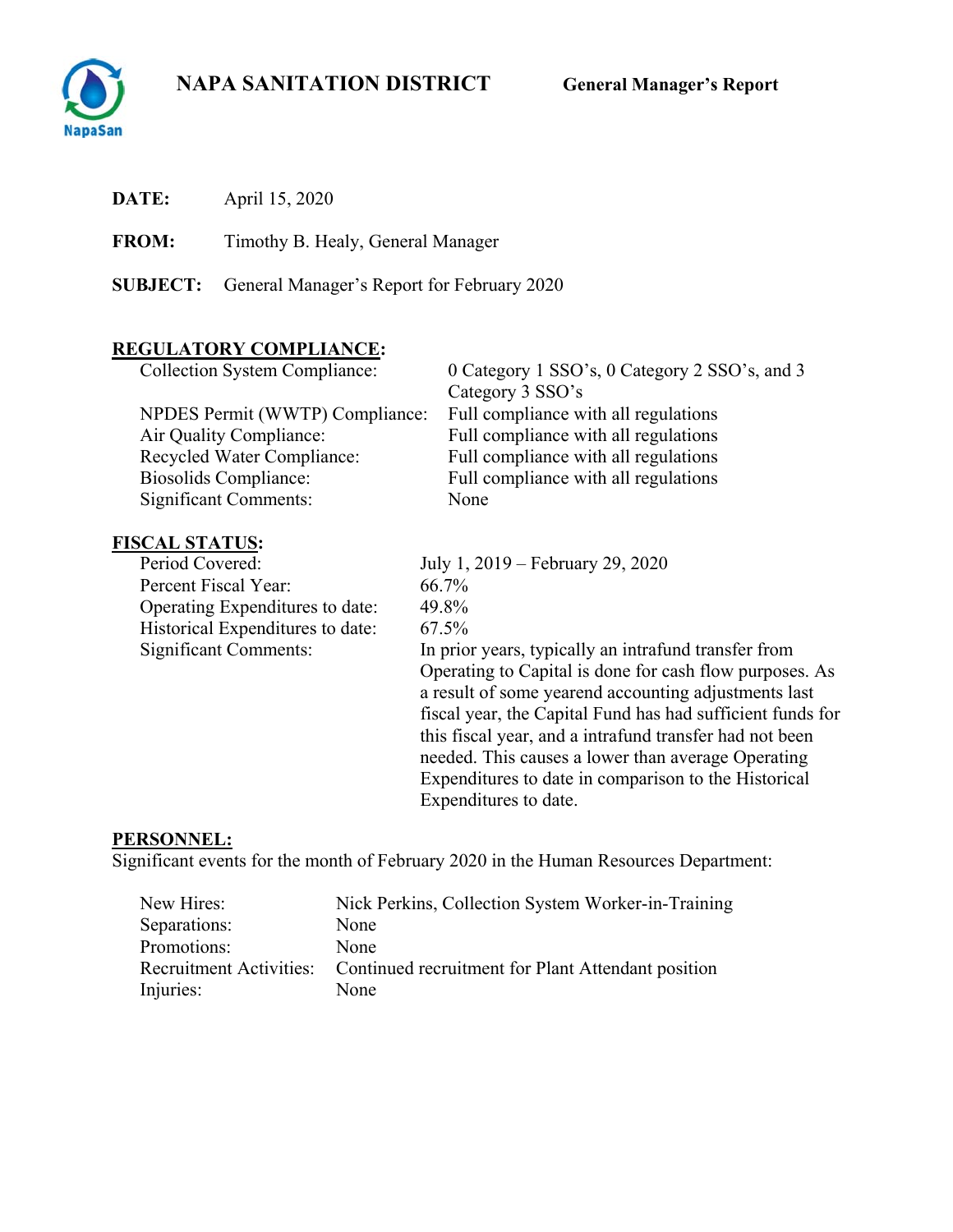## **COLLECTIONS:**

Significant events for the month of February 2020 in Collection System Maintenance include:

- The District had 0 Category 1 Sanitary Sewer Overflows (SSO's), 0 Category 2 SSO's and 3 Category 3 SSO's during the month. (A Category 1 is defined as an SSO that reached a drainage channel and/or surface water or; an SSO that reached a storm drainpipe that was not fully recovered and returned to the sanitary sewer system. A Category 2 is defined as an SSO that is equal to or greater than 1,000 gallons that did not reach a surface water. A Category 3 is defined as an SSO that is less than 1,000 gallons that did not reach a surface water. These are usually minor overflows of less than 10 gallons from cleanouts on District laterals that can be cleaned up by the crews.)
- The repair crew installed 11 cleanouts and repaired 4. They also repaired 5 lateral and lined 3 laterals and spot lined 2 mains. Additionally, the service response/programs crew completed 106 work orders in support of the grease and odor control program, responded to 39 customer requests for service (14 were NSD problem) and closed out 432 mark and locate request tickets.
- The preventative maintenance crews ran work orders on 103 laterals, cleaned approximately 52,965 feet of main line and CCTV inspected 38 laterals. In addition, the CCTV truck televised 30,961 feet of mainline.

## **TREATMENT PLANT:**

Significant events for the month of February 2020 in the Treatment Plant Department: None.

#### Plant Operations:

- For February 2020, the plant's influent flow was 204.9 MG as compared to last year flow for February 2019 of 542.7 MG
- There was 0.00" rainfall for February 2020 (Carneros Rainfall Center) as compared to 8.83" rainfall for February 2019.
- Pond 4 end of the month recorded level reading was 38.82".

#### Power Consumption and Production:

- February power purchased from PG&E was 295 MWH in comparison to February 2019 purchase of 374 MWH.
- Cogeneration unit ran 690 of 696 hours for the month 99.14% uptime, averaging 354.02 Kw, producing 244 MWH of energy.
- Solar generation in February was 136 MWH, compared to 89 MWH in January and 89 MWH in February 2019.

#### Maintenance:

Significant events for the month of February 2020: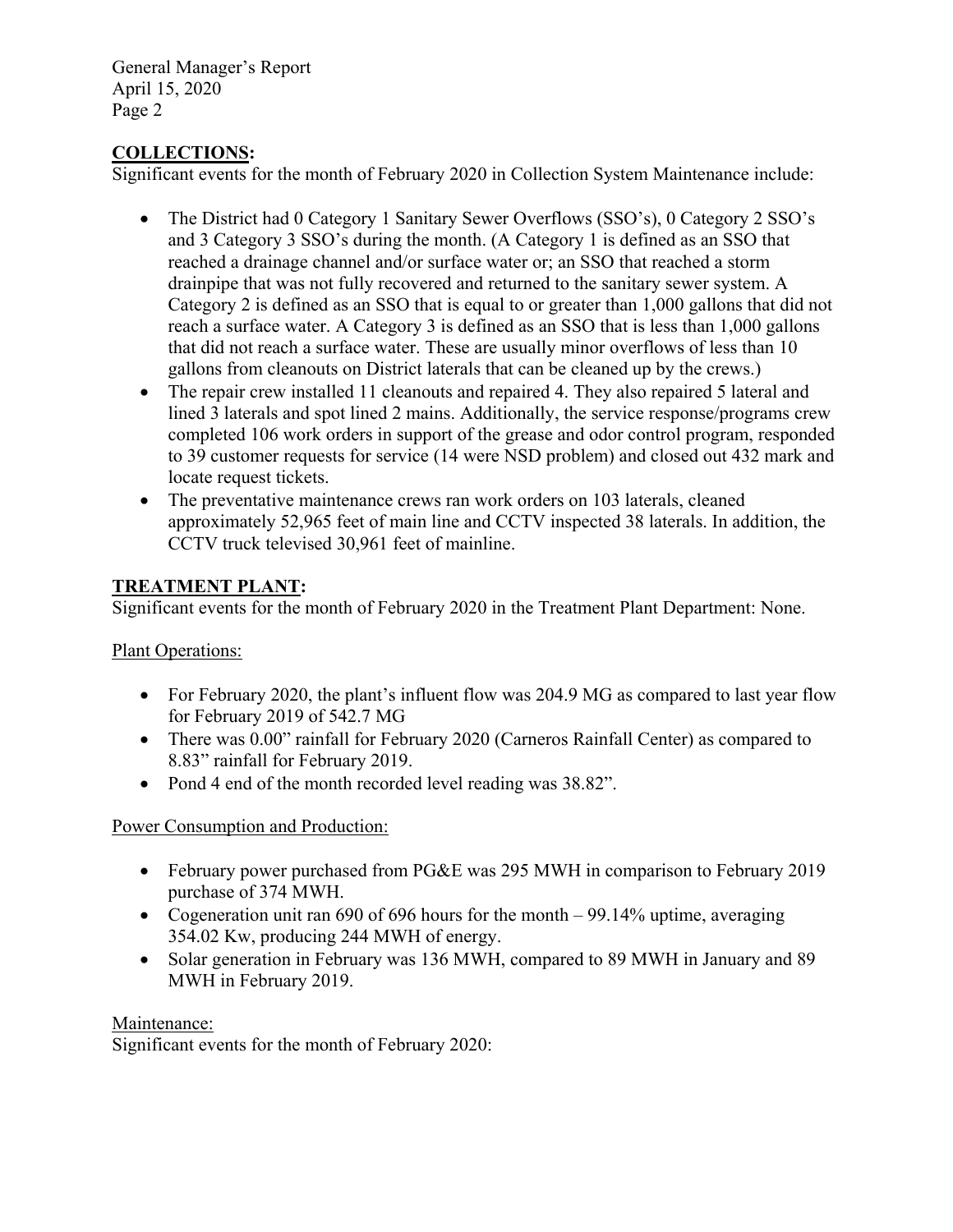#### Process Maintenance

- Cogeneration unit monthly emission test in compliance with BAAQMD permit
- Cogen Service;
	- o Changed oil & sock filters
	- o Replaced pre-air filter and main air filter
- Change Siloxane Filters Media
- IPS Bio-Air/replaced HMI
- Replaced SBS high sump level sensor
- Filter Poly Pump #1 and 2/replaced diaphragm, check ball assembly
- Replaced diaphragm in Hypo pump  $#1$
- DAFT Scum Arm/replaced four wheels
- Changed Glycol in Neuros Blower #1 and 2

#### Projects

• Riverpark/relocated and replaced discharge piping

#### Standby Power

- Plant generators operational testing only
- Riverpark, Stonecrest, West Napa operational testing only

#### Influent Pumps

• All pumps operational

#### Laboratory:

#### **Effluent (EFF-001) Summary**

There were no violations of **Effluent** limits during the month of February 2020. All parameters were monitored at the required frequencies. The following were notable sampling events:

- February 4, 2020: Mercury, Metals, Cyanide, Nutrients
- February 5, 2020: PCB Congeners
- February 2-6, 2020: Acute Toxicity Bioassay
- February 10-20, 2020: Cyanide
- February 11, 2020: Nutrients
- February 12, 2020: Chronic Toxicity Bioassay, Oil & Grease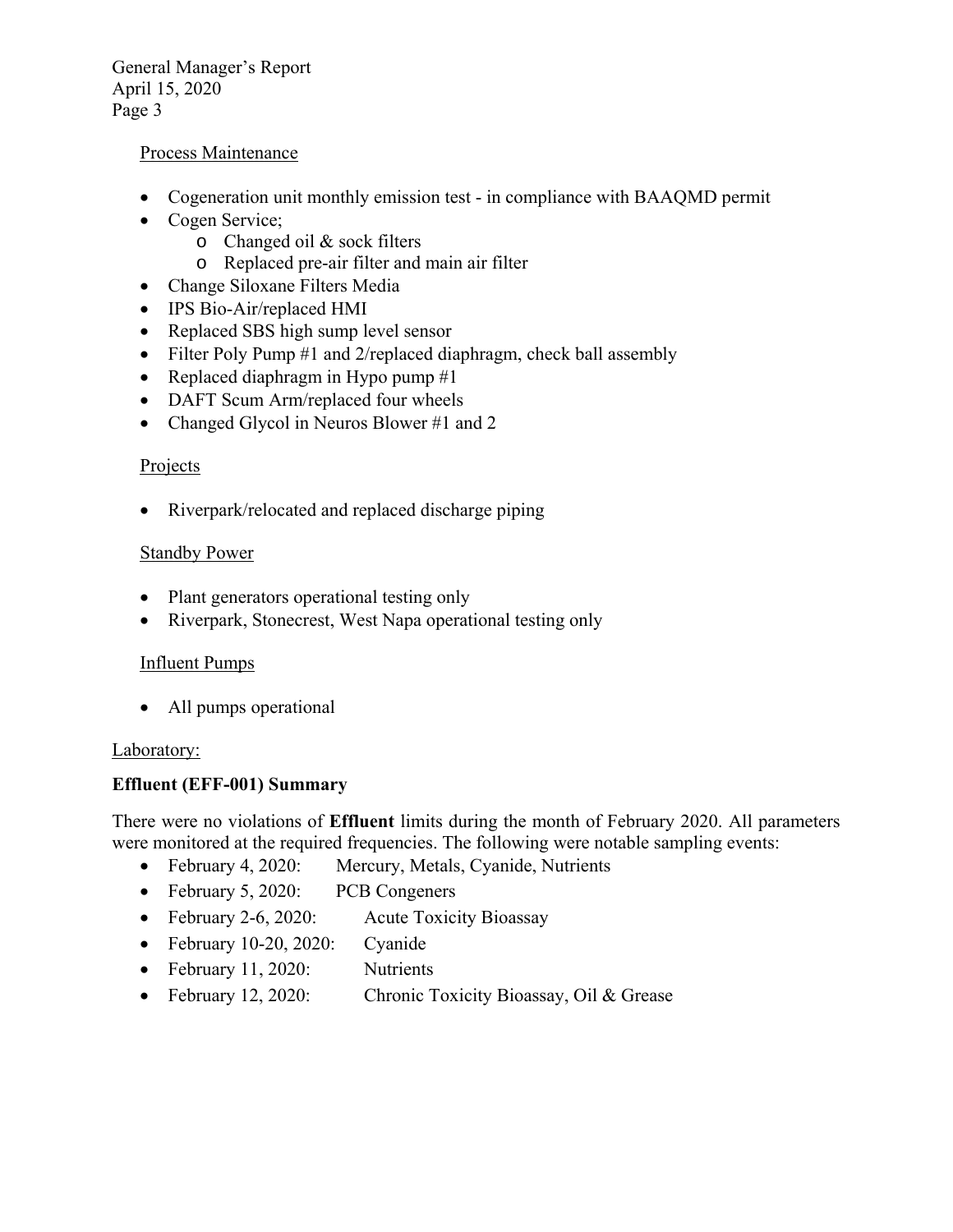#### **Influent (INF-001) Summary**

Monthly **Influent** monitoring of all parameters occurred at the required frequencies. The following were notable sampling events:

February 4, 2020: Metals, Mercury, Cyanide, VOC, BNA

#### **RECYCLING:**

Significant events in the Recycling Department for February 2020 include:

- Recycled water delivered for the month of February 2020 was (33.069 million gallons), as compared to February 2019 (1.133 million gallons) is higher from the previous year due to golf course, commercial landscape and vineyard irrigation reservoir filling. Delivered recycled water volume represents the sum of all use site flow meter consumption values.
- Staff resumed land application of biosolids at the Jameson Reuse site.

## **POLLUTION PREVENTION:**

Significant events in the Pollution Prevention and Outreach Division for February 2020 include:

- There were two tours or presentations given in February. One tour was given to members of the public on the Third Thursday of the month. The other was given to AP Environmental Science students from Vintage High School. The students took a plant tour and also participated in laboratory activities.
- No medication was collected in February. The total amount of unneeded medications collected since the drug takeback program began in September 2010 is 22,118.2 pounds. Staff has been working to find a new home for the drug takeback bin that was located at Family Drug.
- There were no ESME Washer Rebates issued this month.

#### **ENGINEERING / CAPITAL PROJECTS / DEVELOPMENT:**

Significant events occurring in the Engineering Division for February 2020 include:

- Consultant continued work on the SCADA Master Plan.
- Consultants and staff continued work on the CMMS implementation.
- The construction contract was awarded for the Pond Biosolids Removal and Reuse Project.
- Staff held a public bid opening for the Browns Valley Trunk Project.
- Staff held a public bid opening for the West Napa Pump Station Project.
- Contractor continued construction of the Headworks Equipment Replacement Project.
- Contractor continued construction of the 2019 Treatment Plant Improvements Project.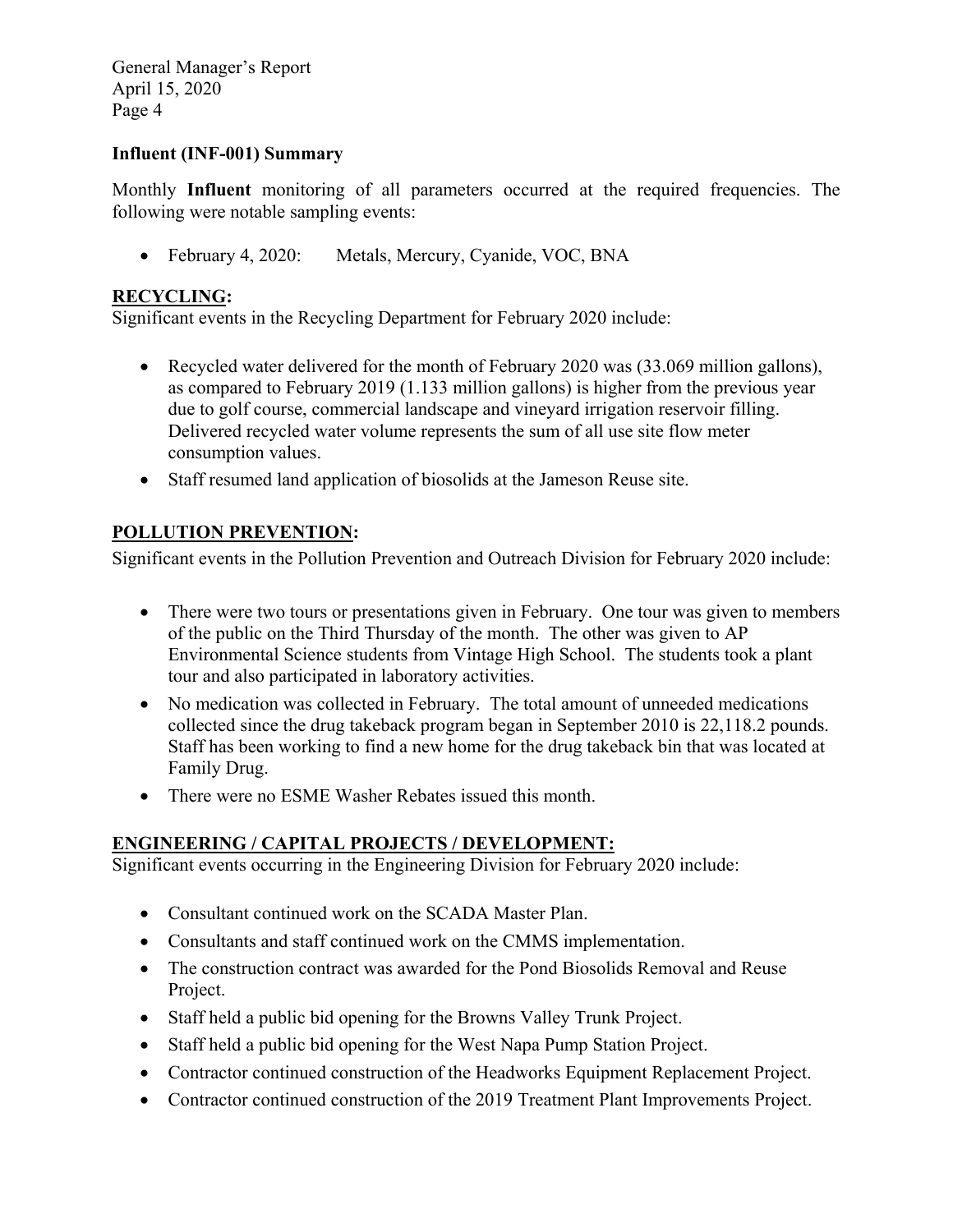- Contractor continued construction of the Southeast Napa Sewer and Roadway Rehabilitation Project.
- Contractor began construction of the 2020 Collection System Rehabilitation Project.
- Consultant continued design of the 66-inch Trunk Sewer Rehabilitation Project.
- Contractor continued construction of the 2019 Manhole Rehabilitation Project.
- Contractor began construction of the Primary Clarifier and DAF Clarifier Rehabilitation Project.
- Consultant continued work on the SWRF Buried Metallic Piping Condition Assessment Project.
- Consultant continued work on the SWRF 12kV Condition Assessment Project.
- Consultant continued working on the Collection System Master Plan.
- Staff reviewed 30 sets of development plans and deemed 8 sets of plans complete. The approved plans consisted of 4 residential dwellings and 4 tenant improvements.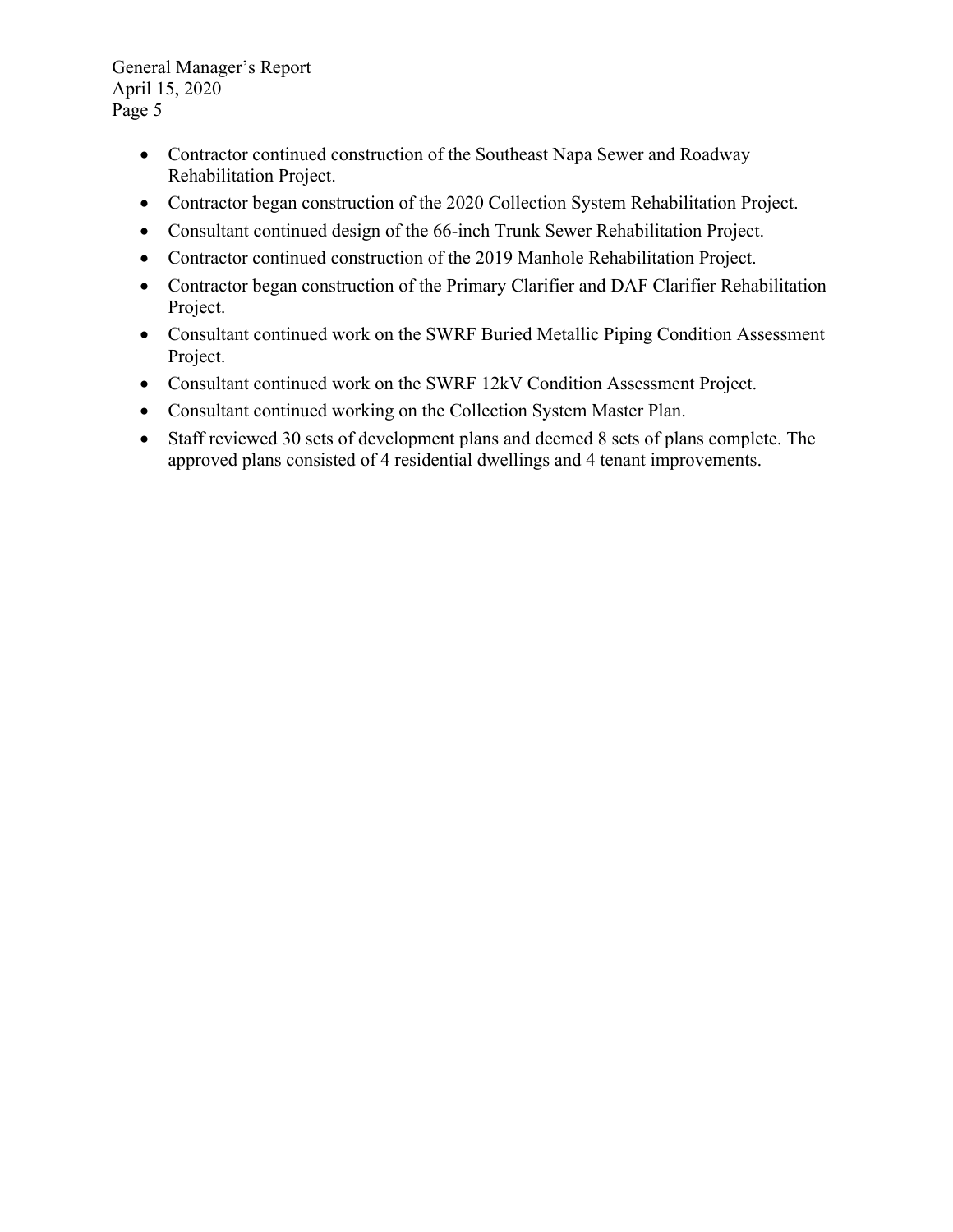#### **Budget Status & Cash Summary - July 1, 2019 - February 29, 2020 (66.7% of the year)**

|                                         | FY 19/20      |                     | <b>Expenditures</b> | <b>Committed</b> | <b>Remaining</b>                 | Percent          |
|-----------------------------------------|---------------|---------------------|---------------------|------------------|----------------------------------|------------------|
| <b>Expenditures</b>                     | <b>Budget</b> | <b>Encumbrances</b> | to date             | to date          | <b>Balance</b>                   | <b>Committed</b> |
| <b>Operating</b>                        |               |                     |                     |                  |                                  |                  |
| Salaries & Benefits                     | \$10,258,600  | \$1,880             | \$6,275,295         | \$6,277,175      | \$3,981,425                      | 61.2%            |
| Services & Supplies                     | 6,281,650     | 1,039,719           | 3,147,868           | 4,187,587        | 2,094,063                        | 66.7%            |
| Taxes                                   | 41,800        |                     | 15,271              | 15,271           | 26,529                           | 36.5%            |
| Debt Service                            | 4,593,900     | $\blacksquare$      | 4,500,622           | 4,500,622        | 93,279 $(1)$                     | 98.0%            |
| <b>Intrafund Transfers</b>              | 8,900,000     |                     |                     |                  | 8,900,000                        | 0.0%             |
| <b>Total Operating:</b>                 | \$30,075,950  | \$1,041,600         | \$13,939,055        | \$14,980,654     | \$15,095,296<br>$\binom{2}{2}$   | 49.8%            |
| Capital                                 |               |                     |                     |                  |                                  |                  |
| Bldgs/Improvements & Equip              | \$39,047,000  | \$7,080,656         | \$7,522,781         | \$14,603,436     | \$24,443,564<br>$\left(3\right)$ | 37.4%            |
| <b>Intrafund Transfers</b>              | 5,178,000     |                     | 3,387,446           | 3,387,446        | 1,790,554                        | 65.4%            |
| <b>Total Capital:</b>                   | \$44,225,000  | \$7,080,656         | \$10,910,227        | \$17,990,883     | \$26,234,117                     | 40.7%            |
| <b>Grand Total Expenditures:</b>        | \$74,300,950  | \$8,122,256         | \$24,849,281        | \$32,971,537     | \$41,329,413                     | 44.4%            |
|                                         | FY 19/20      |                     | <b>Revenues</b>     | <b>Revenues</b>  | <b>Unposted</b>                  | Percent          |
| <b>Revenues</b>                         | <b>Budget</b> | <b>Encumbrances</b> | to date             | posted to date   | Revenue                          | <b>Posted</b>    |
|                                         |               |                     |                     |                  |                                  |                  |
| <b>Operating</b>                        |               |                     |                     |                  |                                  |                  |
| Use of Money/Property                   | \$578,000     |                     | \$830,376           | \$830,376        | $(5252,376)$ <sup>4</sup>        | 143.7%           |
| <b>Charges for Services</b>             | 31,213,500    |                     | 19,016,149          | 19,016,149       | 12,197,351                       | 60.9%            |
| <b>Miscellaneous Revenues</b>           | 60,000        |                     | 35,122              | 35,122           | 24,878                           | 58.5%            |
| Donations/Contributions (Capital Labor) |               |                     | 537,191             | 537,191          | $(537,191)$ (5)                  | N/A              |
| <b>Total Operating:</b>                 | \$31,851,500  |                     | \$20,418,838        | \$20,418,838     | \$11,432,662                     | 64.1%            |
| Capital                                 |               |                     |                     |                  |                                  |                  |
| Use of Money/Property                   | \$0           |                     | \$3,553             | \$3,553          | ( \$3,553)                       | N/A              |
| <b>Capacity Charges</b>                 | 5,178,000     |                     | 3,102,203           | 3,102,203        | 2,075,797                        | 59.9%            |
| Bond/Loan Proceeds                      | 15,416,600    |                     |                     |                  | 15,416,600<br>(6)                | 0.0%             |
| Sale of Assets                          | 25,000        |                     | 5,244               | 5,244            | 19,756                           | 21.0%            |
| <b>Miscellaneous Revenues</b>           | 5,000         |                     |                     |                  | 5,000                            | 0.0%             |
| <b>Intrafund Transfers</b>              | 14,078,000    |                     | 3,387,446           | 3,387,446        | 10,690,554                       | 24.1%            |

| <b>Grand Total Revenue:</b>                 | \$66,554,100 |    | \$27,198,645<br>S27.198.645<br>\$39,355,455                                 | 40.9% |
|---------------------------------------------|--------------|----|-----------------------------------------------------------------------------|-------|
|                                             |              |    | Series 2012A's and 2017's principal/interest payments are made in Jul & Jan |       |
| Cash on Hand as of 2/29/20                  | \$26,995,671 |    | Includes Debt Service and Intrafund Transfers; otherwise is 63.2%           |       |
| **excluding Debt Service restricted funds   |              |    | See Capital Project Status report for details                               |       |
| $2/29/20$ -Effective Rate of Return = 2.23% |              | 4. | More interest was earned on a higher than expected cash balance             |       |
|                                             |              |    | In-house Labor for Capital Projects (Contra acct for Salaries)              |       |

6. Expect to receive some proceeds of SRF Loan for BVT and WNPS Projects at the end of fy.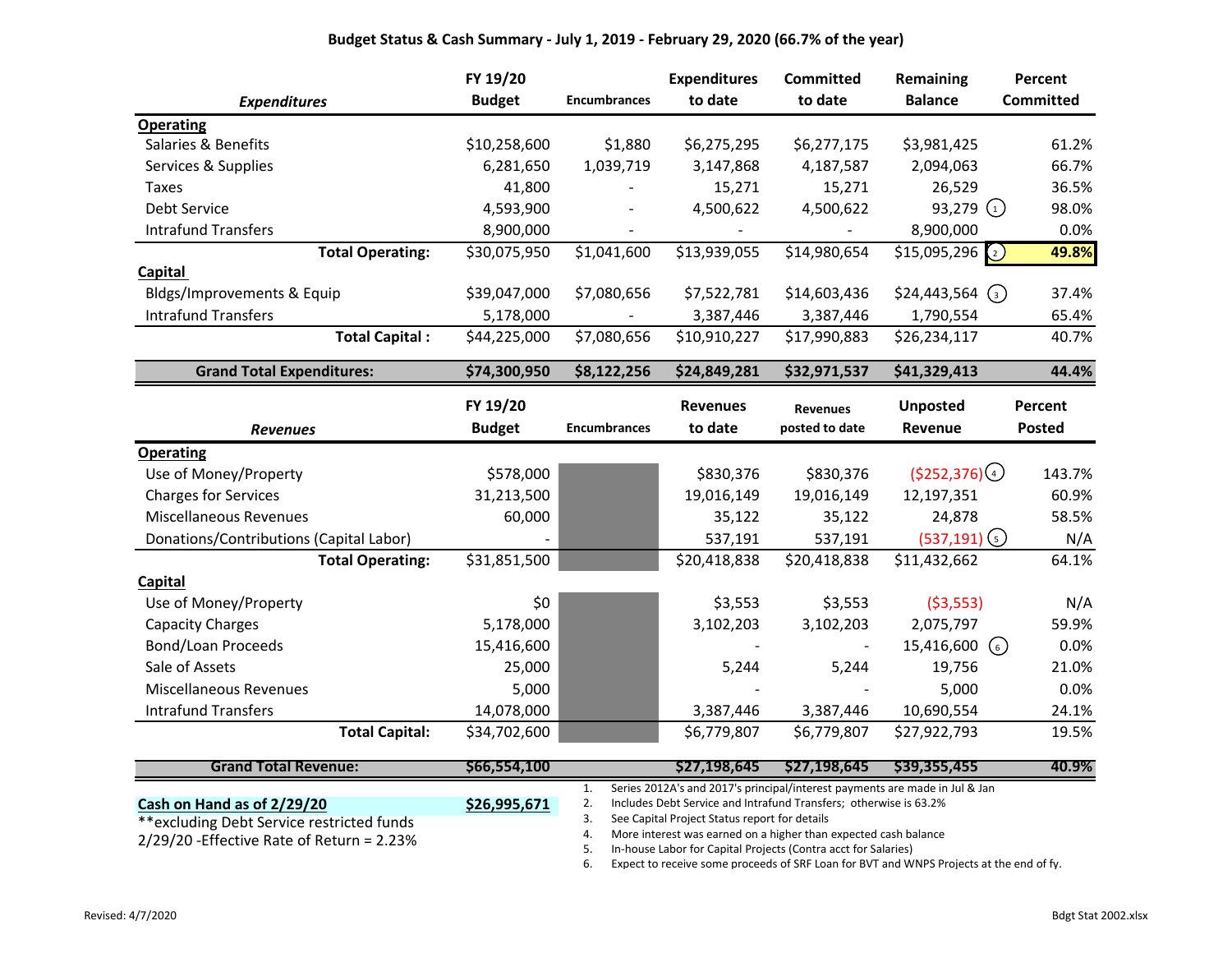

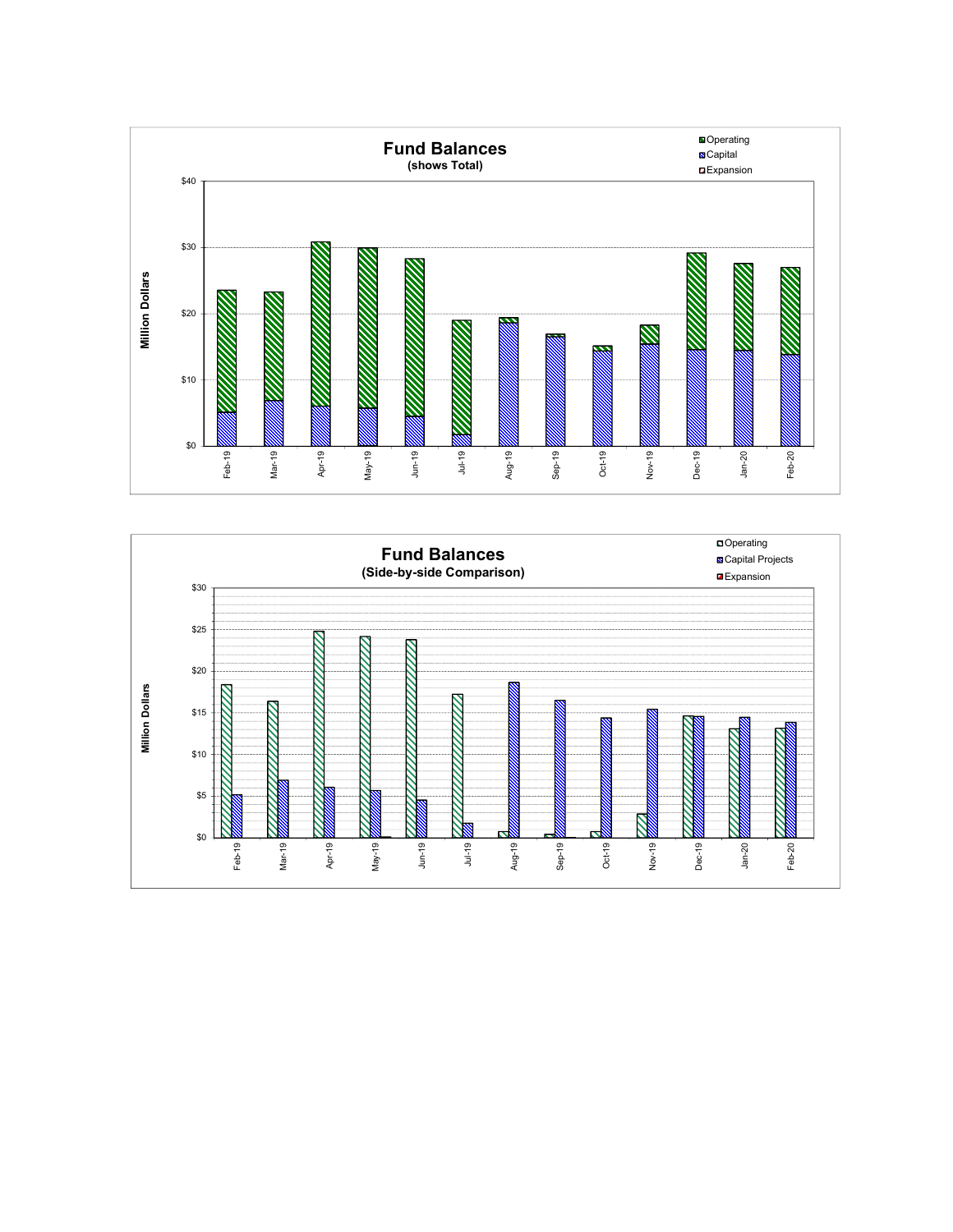





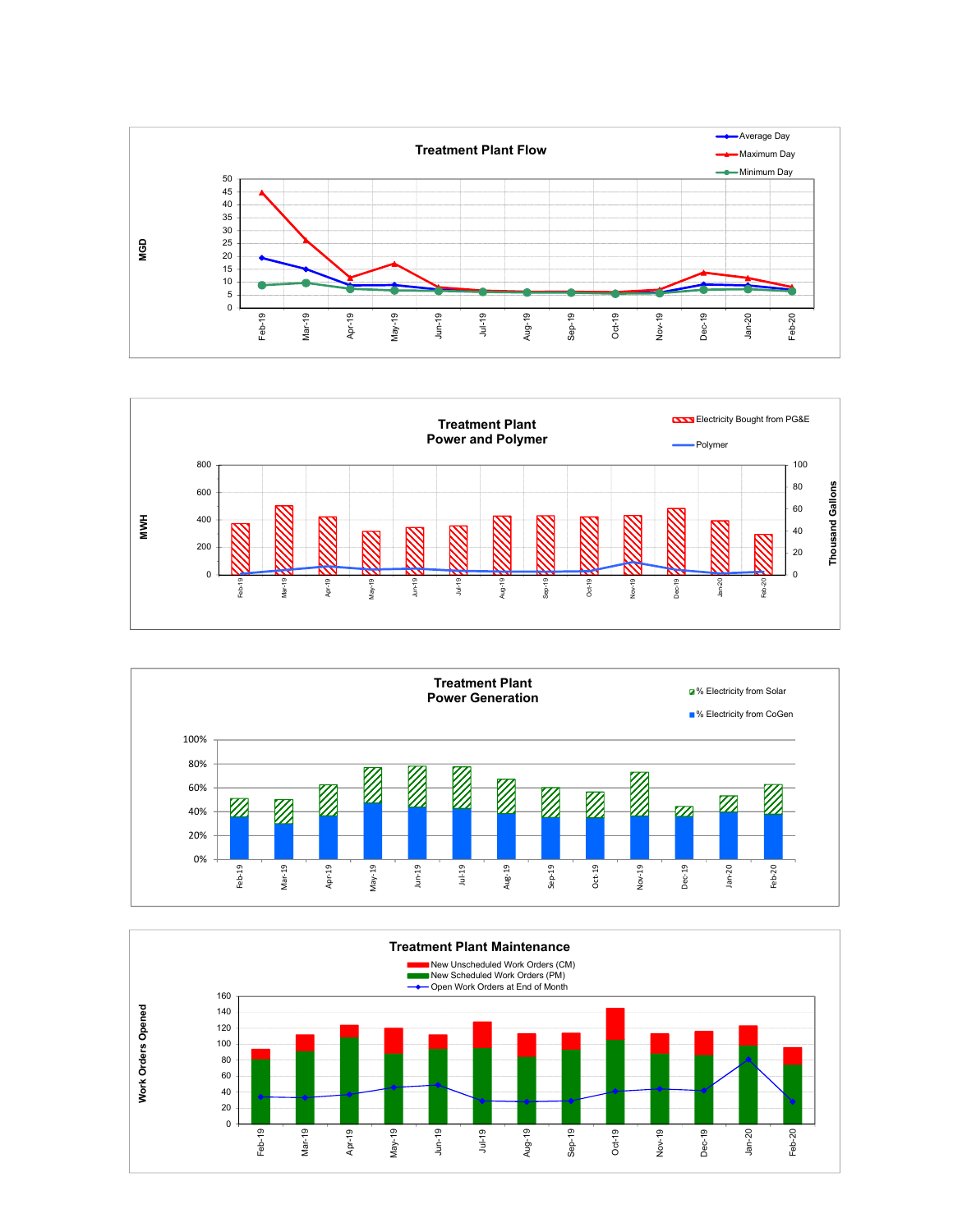





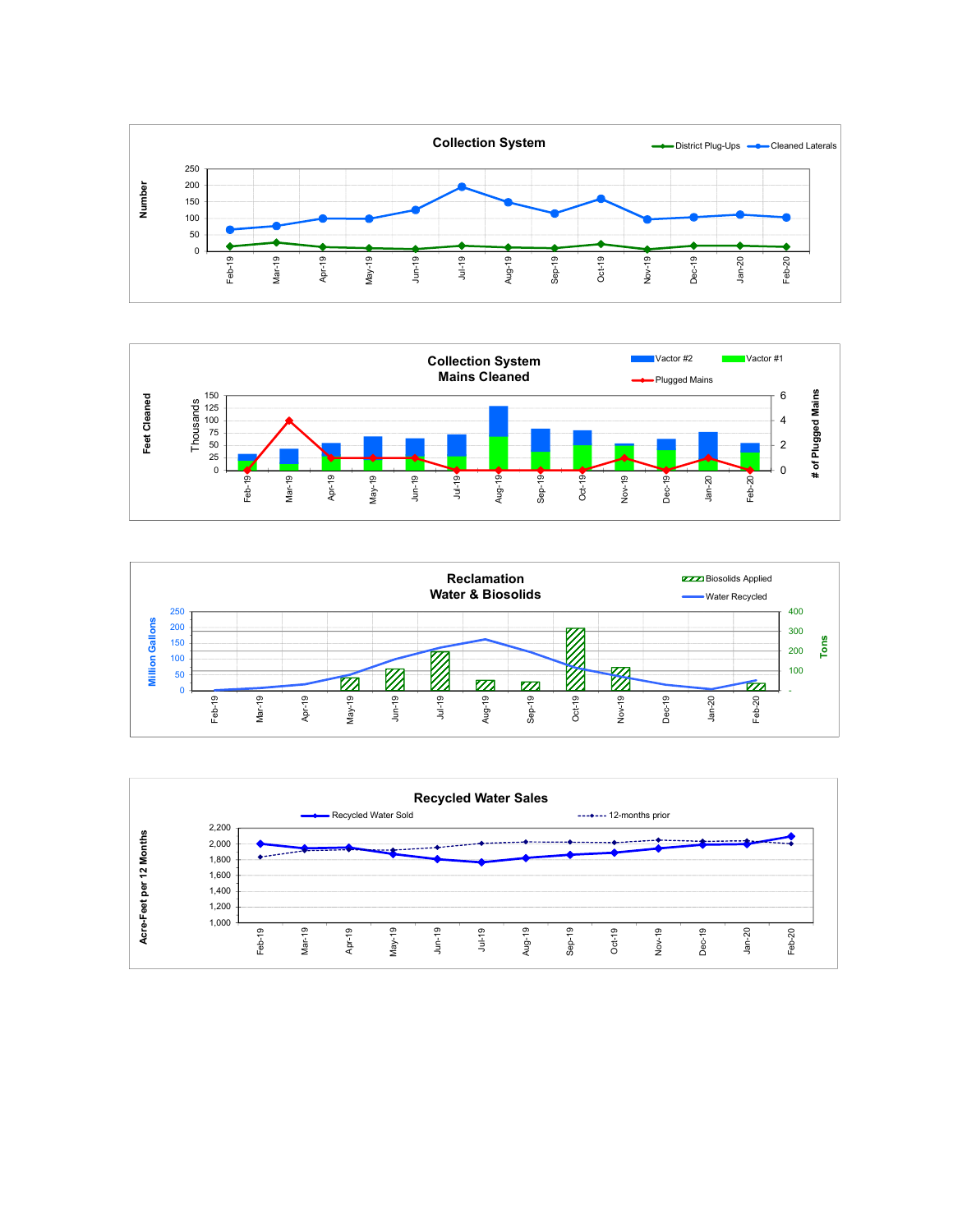| <b>CATEGORY</b>                               | Feb-19 | <b>Mar-19</b> | Apr-19 | $May-19$ | <b>Jun-19</b>                | <b>Jul-19</b> | Aug-19 | Sep-19 | <b>Oct-19</b> | <b>Nov-19</b> | Dec-19 | Jan-20                   | Feb-20 |
|-----------------------------------------------|--------|---------------|--------|----------|------------------------------|---------------|--------|--------|---------------|---------------|--------|--------------------------|--------|
| (Thousand Dollars)                            |        |               |        |          |                              |               |        |        |               |               |        |                          |        |
| 7800<br>7850                                  | 18.394 | 16.405        | 24,793 | 24,164   | 23,784                       | 17.246        | 748    | 415    | 753           | 2,858         | 14,616 | 13,107                   | 13,136 |
| <b>Subtotal Operating</b>                     | 18,394 | 16.405        | 24,793 | 24,164   | 23,784                       | 17,246        | 748    | 415    | 753           | 2,858         | 14,616 | 13.107                   | 13,136 |
| Capital Improvement Projects<br>Debt Proceeds | 5153   | 6.899         | 6.058  | 5,671    | 4,525                        | 1.764         | 18,655 | 16,516 | 14,400        | 15,430        | 14,579 | 14,477                   | 13,860 |
| <b>Subtotal Capital</b>                       | 5,153  | 6,899         | 6,058  | 5,671    | 4,525                        | 1,764         | 18,655 | 16,516 | 14,400        | 15,430        | 14,579 | 14,477                   | 13,860 |
| <b>Total Discretionary Funds</b>              | 23,547 | 23.304        | 30.851 | 29,835   | 28,309                       | 19,010        | 19,403 | 16,931 | 15,153        | 18,288        | 29.195 | 27,584                   | 26,996 |
| Expansion Fund (Restricted)                   |        |               |        | 93       | $\qquad \qquad \blacksquare$ |               |        | 2      |               |               |        | $\overline{\phantom{0}}$ |        |
| <b>Total Restricted Funds</b>                 |        |               |        | 93       |                              |               |        | 2      |               |               |        |                          |        |
| <b>TOTAL ALL FUNDS</b>                        | 23.547 | 23,304        | 30.851 | 29,928   | 28,309                       | 19,010        | 19,403 | 16,933 | 15,153        | 18.288        | 29.195 | 27,584                   | 26,996 |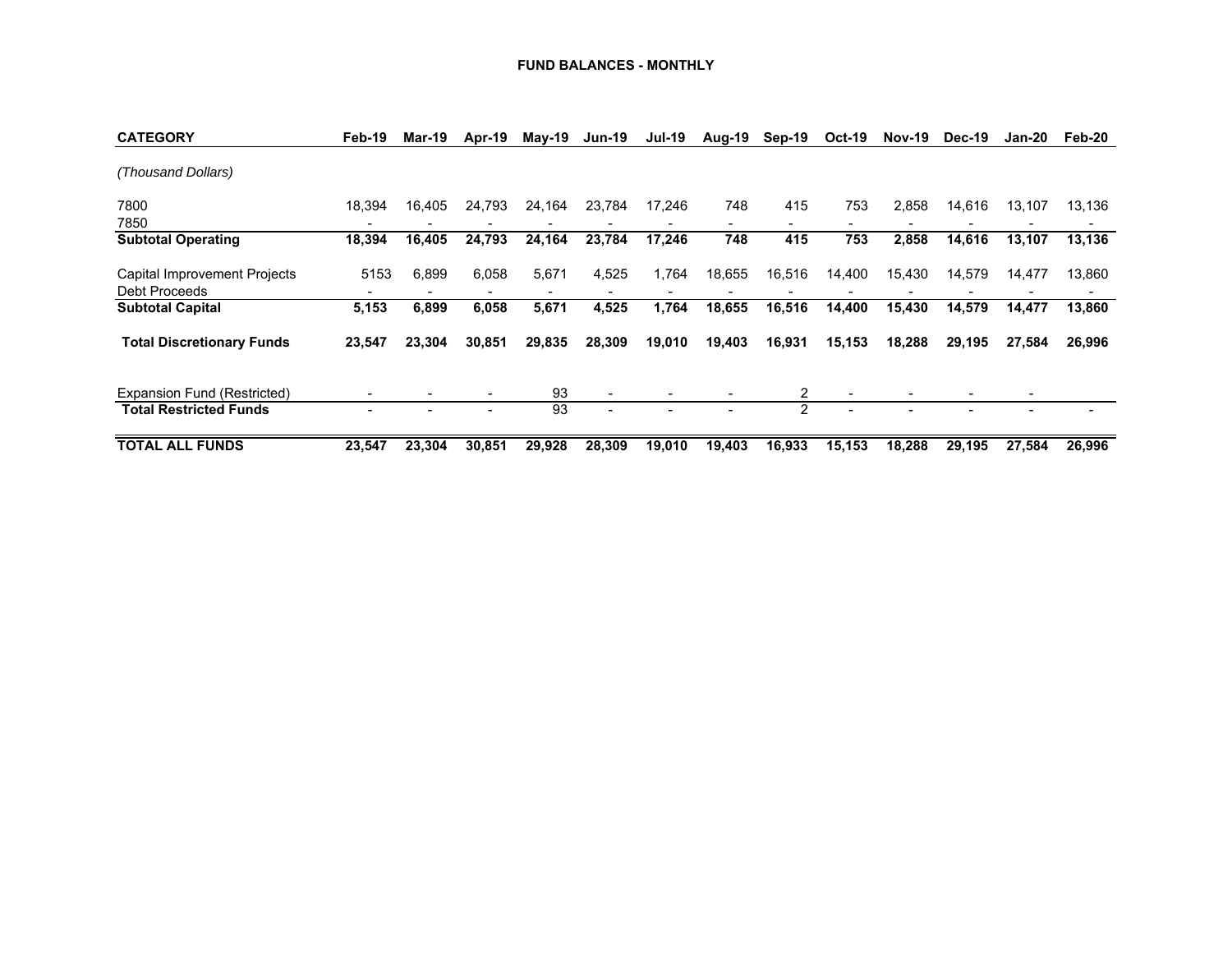#### **DEVELOPMENT WORKLOAD - MONTHLY**

| <b>CATEGORY</b>                     |                  |                 |                         |                  | Feb-19 Mar-19 Apr-19 May-19 Jun-19 Jul-19 Aug-19 Sep-19 Oct-19 Nov-19 Dec-19 Jan-20 Feb-20 |                         |                 |                         |                |                 |                |                           |                  |
|-------------------------------------|------------------|-----------------|-------------------------|------------------|--------------------------------------------------------------------------------------------|-------------------------|-----------------|-------------------------|----------------|-----------------|----------------|---------------------------|------------------|
| <b>Phone Requests</b>               |                  |                 |                         |                  |                                                                                            |                         |                 |                         |                |                 |                |                           |                  |
| Maps/Drawings                       | $\overline{2}$   | 4               |                         | 17               | 8                                                                                          | 1                       |                 | 4                       |                | 11              | 4              | $\,6$                     | 5                |
| <b>Lateral Permits</b>              |                  |                 |                         |                  |                                                                                            |                         |                 |                         |                |                 |                |                           |                  |
| <b>Policy Questions</b>             | $\overline{7}$   | 5               | 5                       | 10               | 6                                                                                          | 8                       | 1               | 4                       | $\overline{2}$ | $\overline{c}$  |                | $\overline{2}$            | 5                |
| <b>Development Questions</b>        | 35               | 48              | 53                      | 79               | 64                                                                                         | 43                      | 29              | 38                      | 32             | 40              | 29             | 32                        | 38               |
| Miscellaneous                       | 18               | 25              | 29                      | 29               | 18                                                                                         | 25                      | 16              | 18                      | 29             | 13              | 24             | 10                        | 12               |
| <b>TOTAL</b>                        | 62               | 82              | 87                      | $\overline{135}$ | 96                                                                                         | $\overline{77}$         | 46              | 64                      | 63             | 66              | 57             | 50                        | 60               |
| <b>Counter Requests</b>             |                  |                 |                         |                  |                                                                                            |                         |                 |                         |                |                 |                |                           |                  |
| Maps/Drawings                       |                  |                 | $\mathbf{1}$            |                  |                                                                                            | 1                       |                 |                         | $\mathbf 1$    |                 |                |                           |                  |
| <b>Lateral Permits</b>              | 8                | 11              | $\overline{7}$          | 11               | $\overline{7}$                                                                             | 8                       | 12              | 13                      | $\overline{7}$ | $\overline{7}$  | 8              | 5                         | 19               |
| <b>Policy Questions</b>             |                  | 3               | $\overline{\mathbf{4}}$ |                  |                                                                                            |                         |                 |                         |                | $\mathbf{1}$    |                |                           |                  |
| <b>Development Questions</b>        | $\boldsymbol{9}$ | 13              | 10                      | $\overline{7}$   | 10                                                                                         | 3                       | $\overline{4}$  | 13                      | 4              | $\overline{7}$  | $\overline{7}$ | $\overline{4}$            | $\overline{c}$   |
| Miscellaneous                       | ۰                |                 | $\pmb{0}$               | $\overline{2}$   | $\pmb{0}$                                                                                  | $\pmb{0}$               | $\mathbf 1$     | 0                       | $\blacksquare$ | $\blacksquare$  |                | 1                         | $\mathbf{1}$     |
| <b>TOTAL</b>                        | $\overline{17}$  | $\overline{27}$ | $\overline{22}$         | 20               | 17                                                                                         | $\overline{12}$         | $\overline{17}$ | 26                      | 12             | 15              | 15             | 10                        | $\overline{22}$  |
| <b>Initial Request (Referrals)</b>  | 14               | 16              | 24                      | 20               | 9                                                                                          | 14                      | 16              | 13                      | 13             | 11              | 9              | $\boldsymbol{9}$          | 13               |
| <b>Connection Permits Issued</b>    |                  |                 |                         |                  |                                                                                            |                         |                 |                         |                |                 |                |                           |                  |
| <b>Residential Permits</b>          | $\overline{4}$   | $\mathbf 5$     | $\overline{c}$          | 6                | 3                                                                                          | $\overline{c}$          | 14              | $\overline{\mathbf{c}}$ | 5              | 3               | 0              | 9                         | 22               |
| <b>Commercial Permits</b>           |                  | $\mathbf{1}$    | $\overline{2}$          | 3                | $\mathbf{1}$                                                                               | $6\phantom{1}$          | $\mathbf{1}$    | $\overline{2}$          | $\mathbf{1}$   | 3               | $\mathbf{1}$   | $\mathbf{1}$              |                  |
| <b>Industrial Permits</b>           |                  |                 |                         |                  |                                                                                            |                         |                 |                         |                |                 |                |                           |                  |
| <b>TOTAL PERMITS</b>                | 4                | 6               | $\overline{\mathbf{4}}$ | 9                | 4                                                                                          | $\overline{\mathbf{8}}$ | 15              | 4                       | 6              | 6               | 1              | 10                        | $\overline{22}$  |
| <b>Residential Units</b>            | $\overline{4}$   | 36              | $\overline{c}$          | 6                | 3                                                                                          | 6                       | 14              | $\overline{2}$          | 22             | 5               | $\overline{0}$ | 11                        | 13               |
| <b>Commercial Units</b>             |                  | 1               | $\overline{c}$          | 3                | 1                                                                                          | $\overline{c}$          | 1               | $\overline{2}$          | $\mathbf{1}$   | 133             | 1              | $\mathbf 1$               |                  |
| <b>TOTAL UNITS</b>                  | 4                | $\overline{37}$ | 4                       | $\overline{9}$   | 4                                                                                          | 8                       | 15              | 4                       | 23             | 138             | $\overline{1}$ | 12                        | 13               |
| <b>Annexations</b>                  |                  |                 |                         |                  |                                                                                            |                         |                 |                         |                |                 |                |                           |                  |
| Submitted                           |                  |                 |                         | 1                |                                                                                            | 1                       |                 |                         | $\mathbf 1$    |                 |                |                           |                  |
| Acreage                             |                  |                 |                         | 0.50             |                                                                                            | 16.04                   |                 |                         | 44.84          |                 |                |                           |                  |
| <b>Plans Reviewed</b>               |                  |                 |                         |                  |                                                                                            |                         |                 |                         |                |                 |                |                           |                  |
| Subdivisions/Sites                  |                  |                 |                         |                  |                                                                                            |                         |                 |                         |                |                 |                |                           |                  |
| <b>First Submittal</b>              | 5                | 6               | 5                       | 14               | 8                                                                                          | $\overline{7}$          | 8               | 8                       | 5              | 8               | 24             | 12                        | $\sqrt{5}$       |
| <b>Second Submittal</b>             | 5                | 6               | 3                       | 8                | 6                                                                                          | 5                       | 5               | $\boldsymbol{2}$        | $\overline{c}$ | 6               | 6              | 12                        | $\boldsymbol{7}$ |
| <b>Third Submittal</b>              | 5                | 3               | 4                       | 10               | 5                                                                                          | 5                       | $\mathbf{1}$    | 3                       | $\overline{7}$ | 3               | 6              | $\overline{4}$            | 5                |
| <b>Building/Tenant Improvements</b> |                  |                 |                         |                  |                                                                                            |                         |                 |                         |                |                 |                |                           |                  |
| <b>First Submittal</b>              | 8                | $\overline{7}$  | 15                      | 3                | 9                                                                                          | 12                      | 6               | 6                       | 13             | 4               | 3              | 12                        | 9                |
| <b>Second Submittal</b>             | $\overline{2}$   | 5               | $\overline{2}$          | 3                | $\overline{\mathbf{4}}$                                                                    | 4                       | $\mathbf 1$     | $\overline{\mathbf{4}}$ | 5              | $\mathbf{1}$    | $\overline{4}$ | $\ensuremath{\mathsf{3}}$ | $\sqrt{2}$       |
| <b>Third Submittal</b>              | $\overline{c}$   | 3               | $\overline{7}$          |                  | $\overline{7}$                                                                             | $6\phantom{1}6$         | 4               | 3                       | $\overline{7}$ | 5               | 3              | $\mathbf 1$               | $\overline{c}$   |
| Miscellaneous Plan Reviews          |                  |                 |                         |                  |                                                                                            |                         |                 |                         |                |                 |                |                           |                  |
| <b>TOTAL PLANS REVIEWED</b>         | $\overline{27}$  | 30              | 36                      | 38               | 39                                                                                         | 39                      | 25              | 26                      | 39             | $\overline{27}$ | 46             | 44                        | 30               |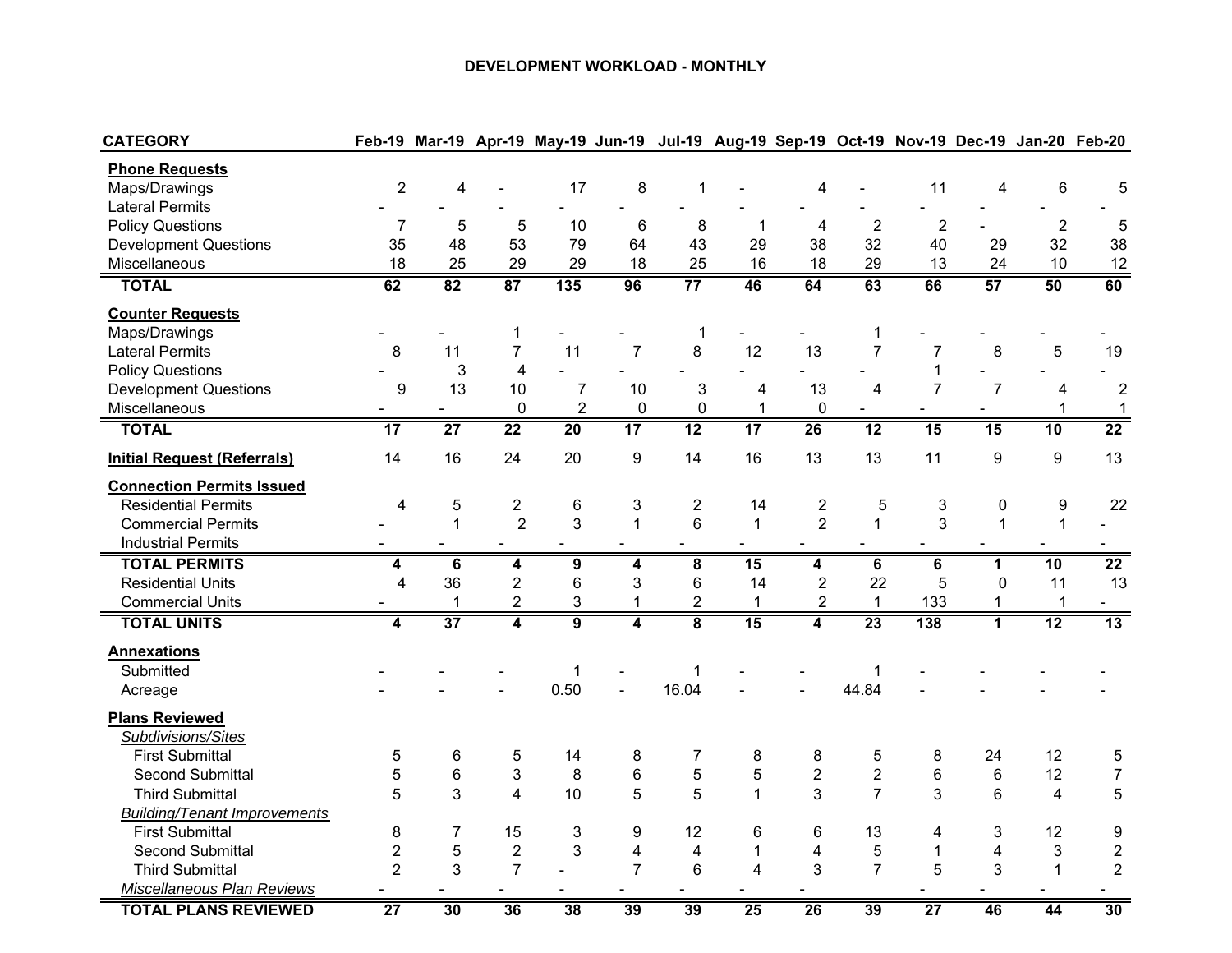#### **INSPECTION WORKLOAD - MONTHLY**

| <b>CATEGORY</b>                    |                |                |    |    |    |     |    |                |    |    |                |    | Feb-19 Mar-19 Apr-19 May-19 Jun-19 Jul-19 Aug-19 Sep-19 Oct-19 Nov-19 Dec-19 Jan-20 Feb-20 |
|------------------------------------|----------------|----------------|----|----|----|-----|----|----------------|----|----|----------------|----|--------------------------------------------------------------------------------------------|
| <b>CONSTRUCTION</b>                |                |                |    |    |    |     |    |                |    |    |                |    |                                                                                            |
| <b>Locating Sewers</b>             |                |                |    |    |    |     |    |                |    |    |                |    |                                                                                            |
| <b>Permit Processing</b>           |                |                |    |    |    |     |    |                |    |    |                |    |                                                                                            |
| <b>Preconstruction Meetings</b>    |                | 3              | 5  |    | 2  | 5   | 11 | 4              | 6  |    | $\overline{2}$ | 4  |                                                                                            |
| Inspections - Mains                |                |                |    |    |    | 5   |    | 11             |    |    |                |    |                                                                                            |
| Inspections - Manholes             | 75             | 19             | 18 | 6  |    | 13  | 12 | 77             |    | 6  | 3              | 9  | 16                                                                                         |
| Inspections - Laterals             | 23             | 31             | 21 | 8  | 27 | 40  | 15 | 5              | 12 | 22 | 10             | 15 | 8                                                                                          |
| Inspections - Cleanouts            | 39             | 39             | 46 | 43 | 24 | 59  | 43 | 7              | 54 | 33 | 44             | 26 | 32                                                                                         |
| Inspections - Review Video         | $\overline{2}$ | $\overline{2}$ |    | 1  |    |     |    | $\mathfrak{p}$ |    |    |                |    | 2                                                                                          |
| Demo - Septic Tanks                |                |                |    |    |    |     |    |                |    |    |                |    |                                                                                            |
| Demo - Buildings                   | $\overline{2}$ |                |    |    |    |     |    |                |    |    |                |    |                                                                                            |
| <b>Update Record Drawings</b>      |                |                |    |    |    |     |    |                |    |    |                |    |                                                                                            |
| <b>TOTAL</b>                       | 142            | 95             | 91 | 65 | 62 | 122 | 82 | 106            | 73 | 64 | 59             | 55 | 62                                                                                         |
| <b>MISCELLANEOUS</b>               |                |                |    |    |    |     |    |                |    |    |                |    |                                                                                            |
| Meter Readings                     | 4              |                | 4  | 14 |    |     |    |                |    |    |                | 59 |                                                                                            |
| Washdown Facility Inspections      |                |                |    |    |    |     |    |                |    |    |                |    |                                                                                            |
| <b>General Customer Assistance</b> | 41             | 13             | 20 | 16 |    |     | 32 | 31             | 12 | 12 |                | 6  | 9                                                                                          |
| City of Napa Water Discharge       |                |                |    |    |    |     |    |                |    |    |                |    |                                                                                            |
| <b>TOTAL</b>                       | 45             | 13             | 24 | 30 |    |     | 32 | 31             | 12 | 12 |                | 65 | 10                                                                                         |
| <b>SPECIAL PROJECTS</b>            |                | 21             | 20 | 21 | 40 | 25  | 22 | 35             | 23 | 19 | 30             | 10 | 0                                                                                          |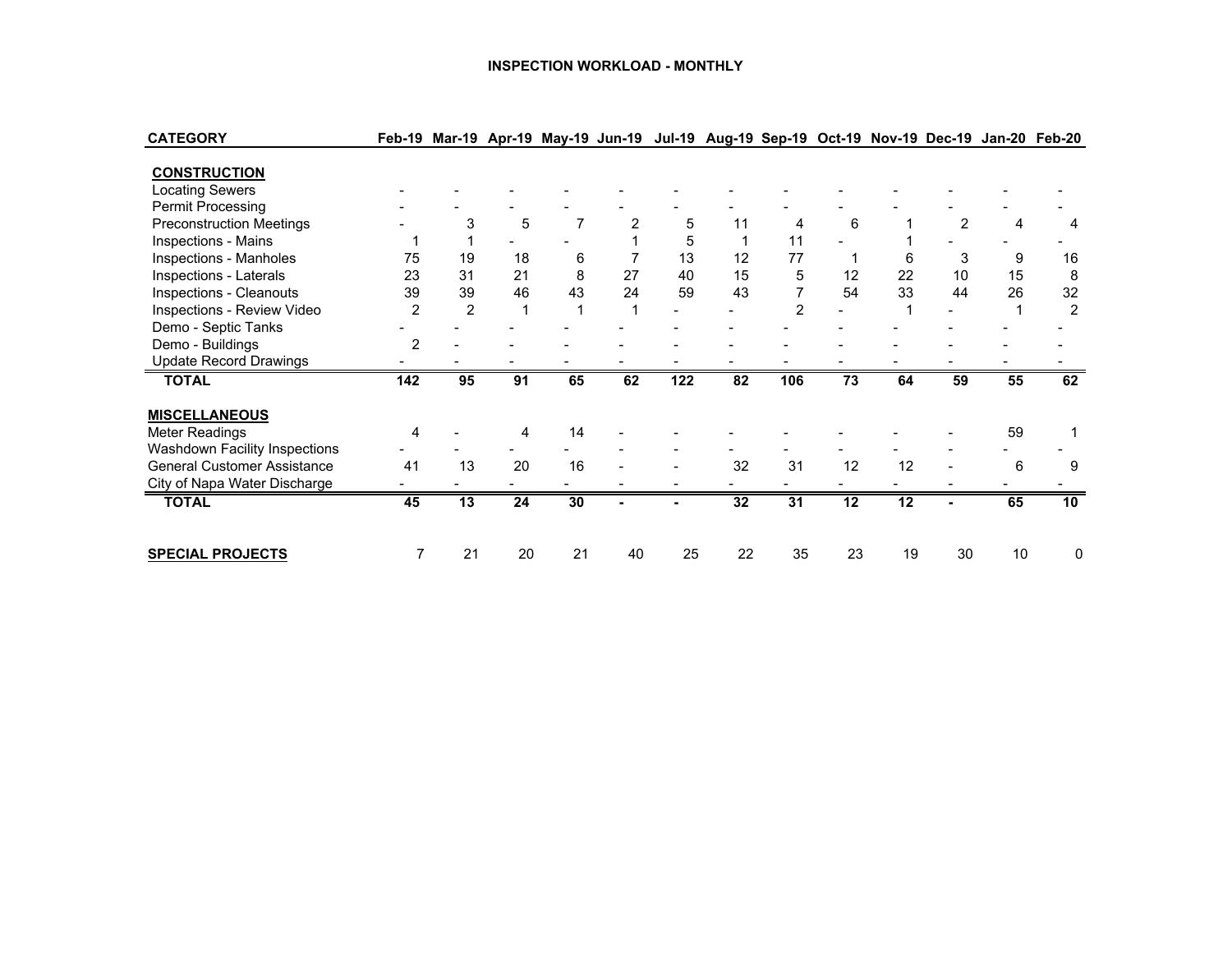#### **POLLUTION PREVENTION WORKLOAD - MONTHLY**

| <b>CATEGORY</b>                             |                |              |                 |                |                |     |          |    |                 |    |                | Feb-19 Mar-19 Apr-19 May-19 Jun-19 Jul-19 Aug-19 Sep-19 Oct-19 Nov-19 Dec-19 Jan-20 Feb-20 |
|---------------------------------------------|----------------|--------------|-----------------|----------------|----------------|-----|----------|----|-----------------|----|----------------|--------------------------------------------------------------------------------------------|
| <b>Outreach Activities</b>                  |                |              |                 |                |                |     |          |    |                 |    |                |                                                                                            |
| <b>Plant Tours Conducted</b>                | 6              |              | 10              |                | 6              |     | 0        | 2  | 5               |    | 3              |                                                                                            |
| <b>Presentations Made</b>                   |                | $\mathbf{2}$ | 3               |                | 2              |     | $\bf{0}$ | 5  |                 |    |                |                                                                                            |
| <b>Total Outreach Activities</b>            | 6              | 3            | $\overline{13}$ | $\overline{2}$ | 8              |     |          |    | $\overline{12}$ |    |                | $\overline{2}$                                                                             |
| <b>Inspections Conducted</b>                |                |              |                 |                |                |     |          |    |                 |    |                |                                                                                            |
| <b>Food Service Facilities</b>              | 41             | 26           | 47              | 21             |                |     |          |    |                 |    |                | 62                                                                                         |
| Auto Body & Car Wash                        |                |              |                 |                |                |     |          |    |                 |    |                |                                                                                            |
| Other                                       |                |              |                 |                |                |     |          |    |                 |    |                |                                                                                            |
| <b>Total Inspections</b>                    | 41             | 26           | 47              | 21             |                |     |          |    |                 |    |                | 62                                                                                         |
|                                             |                |              |                 |                |                |     |          |    |                 |    |                |                                                                                            |
| <b>Compliance Issues</b>                    |                |              |                 |                |                |     |          |    |                 |    |                |                                                                                            |
| NOVs Issued                                 |                |              |                 | $\overline{2}$ |                |     |          |    | 3               |    | 2              |                                                                                            |
| <b>NOEs Issued</b>                          |                |              |                 |                |                |     |          |    |                 |    | $\overline{2}$ |                                                                                            |
| Non-Compliant-FOG                           |                |              |                 |                |                |     |          |    |                 |    |                |                                                                                            |
| <b>Total Compliance Issues</b>              | $\mathfrak{p}$ |              |                 | $\overline{2}$ |                |     |          |    | 4               |    |                |                                                                                            |
| <b>Pollution Prevention</b>                 |                |              |                 |                |                |     |          |    |                 |    |                |                                                                                            |
| <b>Clothes Washer Rebates</b>               | 8              |              | 19              |                | $\overline{2}$ |     |          |    |                 |    |                |                                                                                            |
| <b>Toilet Retrofit Rebates</b>              |                |              |                 |                |                |     |          |    |                 |    |                |                                                                                            |
| <b>Pharmaceuticals Diverted</b><br>(in lbs) |                | 102          |                 | 45             | 73             | 132 |          | 77 | ۰               | 44 |                |                                                                                            |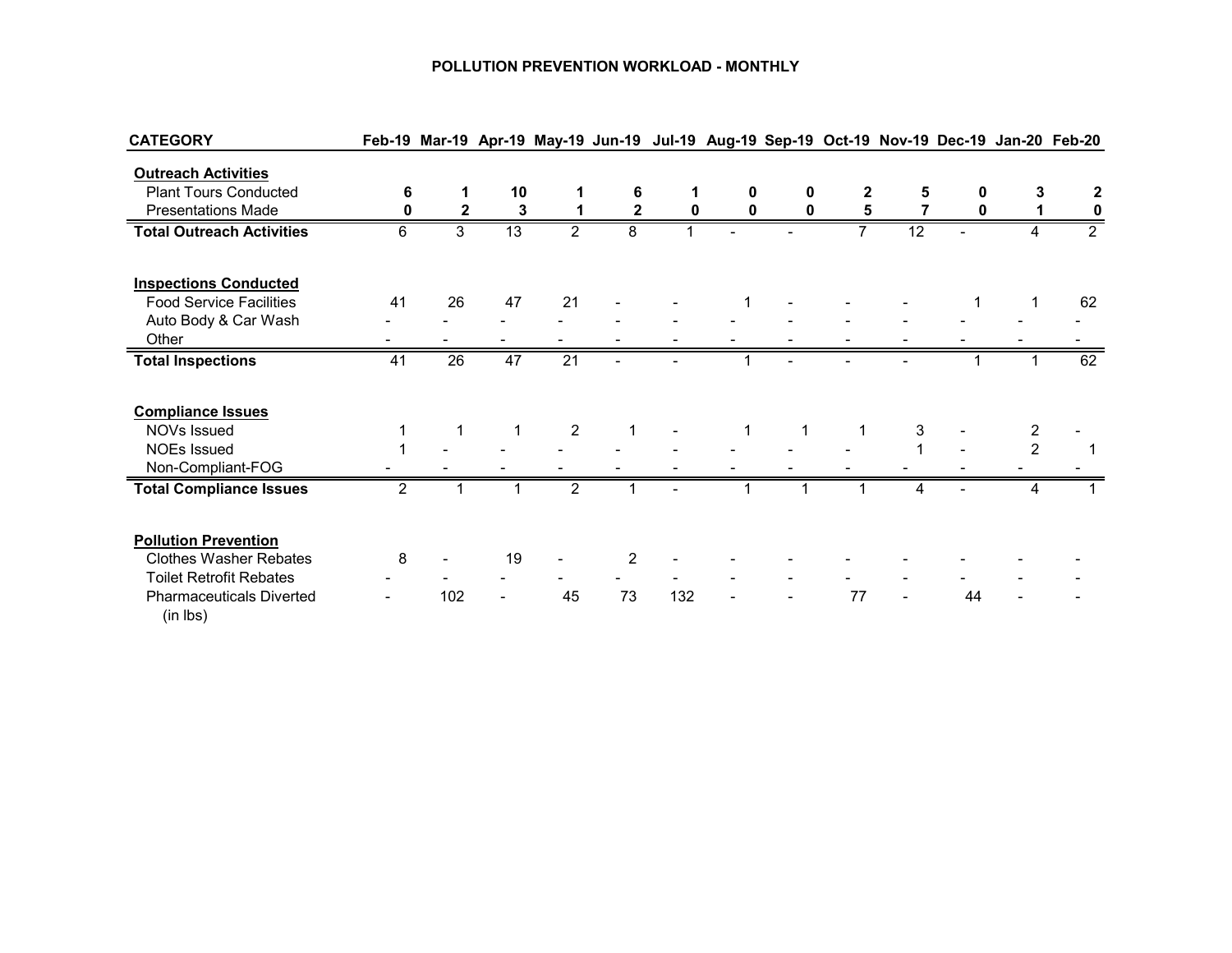| <b>MONTHLY (MG)</b>               |                  |                          |                          |                          |                          |                          |                |                          |                          |                |                          |                          |                          |                         |
|-----------------------------------|------------------|--------------------------|--------------------------|--------------------------|--------------------------|--------------------------|----------------|--------------------------|--------------------------|----------------|--------------------------|--------------------------|--------------------------|-------------------------|
| <b>Water Sold</b>                 |                  |                          |                          |                          |                          |                          |                |                          |                          |                |                          |                          |                          |                         |
| <b>Golf Courses</b>               | 638.0            | $\overline{a}$           | 0.014                    | 9.555                    | #####                    | #####                    | #####          | #####                    | #####                    | #####          | #####                    | 0.007                    | 0.001                    | 22.383                  |
| Cemeteries                        | 57.1             |                          | 0.273                    | 1.494                    | 3.671                    | 3.658                    | 5.515          | 5.659                    | 4.822                    | 4.061          | 3.028                    | 0.250                    | 0.222                    | 0.514                   |
| Parks                             | 18.5             |                          | $\overline{a}$           | 0.020                    | 0.263                    | 0.843                    | 0.939          | 1.219                    | 1.111                    | 0.615          | 0.028                    | $\sim$                   | $\overline{\phantom{a}}$ | $\blacksquare$          |
| Schools                           | 12.6             | 0.043                    | 0.041                    | 0.251                    | 0.988                    | 1.655                    | 2.196          | 1.712                    | 1.635                    | 1.312          | 0.792                    | 0.085                    | 0.044                    | 0.157                   |
| Commerical                        | 166.5            | 0.557                    | 0.648                    | 4.974                    | #####                    | #####                    | #####          | #####                    | #####                    | #####          | #####                    | 2.254                    | 0.986                    | 4.580                   |
| Vineyards                         | 3.442.0          | 0.513                    | 7.149                    | 3.250                    | 6.107                    | #####                    | #####          | #####                    | #####                    | #####          | 7.027                    | #####                    | 3.170                    | 5.250                   |
| <b>Trucked Water</b>              | 175.0            | 0.020                    | 0.017                    | 0.110                    | 0.421                    | 0.533                    | 1.293          | 1.374                    | 1.425                    | 1.401          | 1.097                    | 0.476                    | 0.227                    | 0.134                   |
| <b>Subtotal Sales</b>             | 4,509.6          | 1.133                    | 8.142                    | 19.654                   | 47.943                   | 87.935                   | 119.063        | 136.071                  | 101.920                  | 66.409         | 40.073                   | 18.567                   | 4.650                    | 33.019                  |
| <b>District Use</b>               |                  |                          |                          |                          |                          |                          |                |                          |                          |                |                          |                          |                          |                         |
| Jameson                           | 330.0            |                          |                          |                          |                          |                          |                | 0.470                    |                          |                |                          |                          | 0.024                    |                         |
| Somkv                             | 213.0            |                          |                          |                          | 2.504                    | #####                    | #####          | #####                    | #####                    | 6.391          | 4.513                    |                          | 0.006                    | 0.050                   |
| Fagundes/Airport                  | 50.5             | $\sim$                   | $\sim$                   | $\sim$                   | $\blacksquare$           | $\blacksquare$           | $\sim$         | $\blacksquare$           | $\blacksquare$           | $\blacksquare$ | $\overline{\phantom{a}}$ | $\sim$                   | $\blacksquare$           |                         |
| <b>Subtotal District</b>          | 593.5            | $\blacksquare$           |                          |                          | 2.504                    | 11.985                   | 17.012         | 26.413                   | 20.394                   | 6.391          | 4.513                    |                          | 0.030                    | 0.050                   |
| <b>TOTAL DELIVERED</b>            | 5,103.1          | 1.133                    | 8.142                    | 19.654                   | 50.447                   | 99.920                   | 136.074        | 162.484                  | 122.314                  | 72.800         | 44.586                   | 18.567                   | 4.681                    | 33.069                  |
|                                   |                  |                          |                          |                          |                          |                          |                |                          |                          |                |                          |                          |                          |                         |
|                                   |                  |                          |                          |                          |                          |                          |                |                          |                          |                |                          |                          |                          |                         |
| <b>ANNUAL (AF)</b>                |                  |                          |                          |                          |                          |                          |                |                          |                          |                |                          |                          |                          |                         |
| <b>Water Sold</b>                 |                  |                          |                          |                          |                          |                          |                |                          |                          |                |                          |                          |                          |                         |
| <b>Golf Courses</b>               | 638.0            | 981                      | 972                      | 991                      | 909                      | 880                      | 897            | 921                      | 939                      | 963            | 1.003                    | 1.003                    | 1.003                    | 1,072                   |
| Cemeteries                        | 57.1             | 88                       | 88                       | 91                       | 93                       | 93                       | 95             | 97                       | 99                       | 102            | 102                      | 101                      | 100                      | 102                     |
| Parks                             | 18.5             | 15                       | 15                       | 15                       | 13                       | 13                       | 13             | 14                       | 16                       | 17             | 15                       | 15                       | 15                       | 15                      |
| Schools                           | 12.6             | 38                       | 37                       | 37                       | 35                       | 33                       | 34             | 33                       | 33                       | 33             | 33                       | 33                       | 33                       | 33                      |
| Commerical                        | 166.5            | 339                      | 335                      | 341                      | 343                      | 342                      | 350            | 346                      | 342                      | 323            | 336                      | 337                      | 336                      | 348                     |
| Vineyards<br><b>Trucked Water</b> | 3,442.0<br>175.0 | 531<br>13                | 485<br>13                | 470<br>11                | 470<br>11                | 436<br>11                | 367<br>13      | 399<br>15                | 418<br>18                | 431<br>22      | 431<br>24                | 477<br>25                | 486<br>26                | 500<br>26               |
| <b>Subtotal Sales</b>             | 4.509.6          | 2,003                    | 1,945                    | 1,956                    | 1,874                    | 1,808                    | 1,768          | 1,824                    | 1,864                    | 1,891          | 1,944                    | 1,992                    | 2,000                    | 2,097                   |
| <b>District Use</b>               |                  |                          |                          |                          |                          |                          |                |                          |                          |                |                          |                          |                          |                         |
| Jameson                           | 330.0            | 15                       | 15                       | 15                       | 15                       | 15                       | 15             | 16                       | 1                        | $\mathbf{1}$   | $\mathbf{1}$             | 1                        | 2                        | $\overline{\mathbf{c}}$ |
| Somky                             | 213.0            | 171                      | 171                      | 171                      | 143                      | 139                      | 191            | 261                      | 276                      | 259            | 272                      | 272                      | 272                      | 273                     |
| Fagundes/Airport                  | 50.5             | $\overline{\phantom{a}}$ | $\overline{\phantom{0}}$ | $\overline{\phantom{a}}$ | $\overline{\phantom{a}}$ | $\overline{\phantom{a}}$ | $\blacksquare$ | $\overline{\phantom{a}}$ | $\overline{\phantom{a}}$ | ۰              | $\overline{\phantom{a}}$ | $\overline{\phantom{a}}$ | $\overline{\phantom{a}}$ |                         |
| <b>Subtotal District</b>          | 593.5            | 187                      | $\overline{187}$         | $\overline{187}$         | 158                      | 154                      | 206            | $\overline{277}$         | 277                      | 260            | $\overline{274}$         | 274                      | 274                      | 274                     |
|                                   |                  |                          |                          |                          |                          |                          |                |                          |                          |                |                          |                          |                          |                         |

Acres Feb-19 Mar-19 Apr-19 May-19 Jun-19 Jul-19 Aug-19 Sep-19 Oct-19 Nov-19 Dec-19 Jan-20 Feb-20

TOTAL DELIVERED 5,103.1 2,189 2,132 2,143 2,032 1,962 1,974 2,101 2,141 2,151 2,218 2,266 2,273 2,371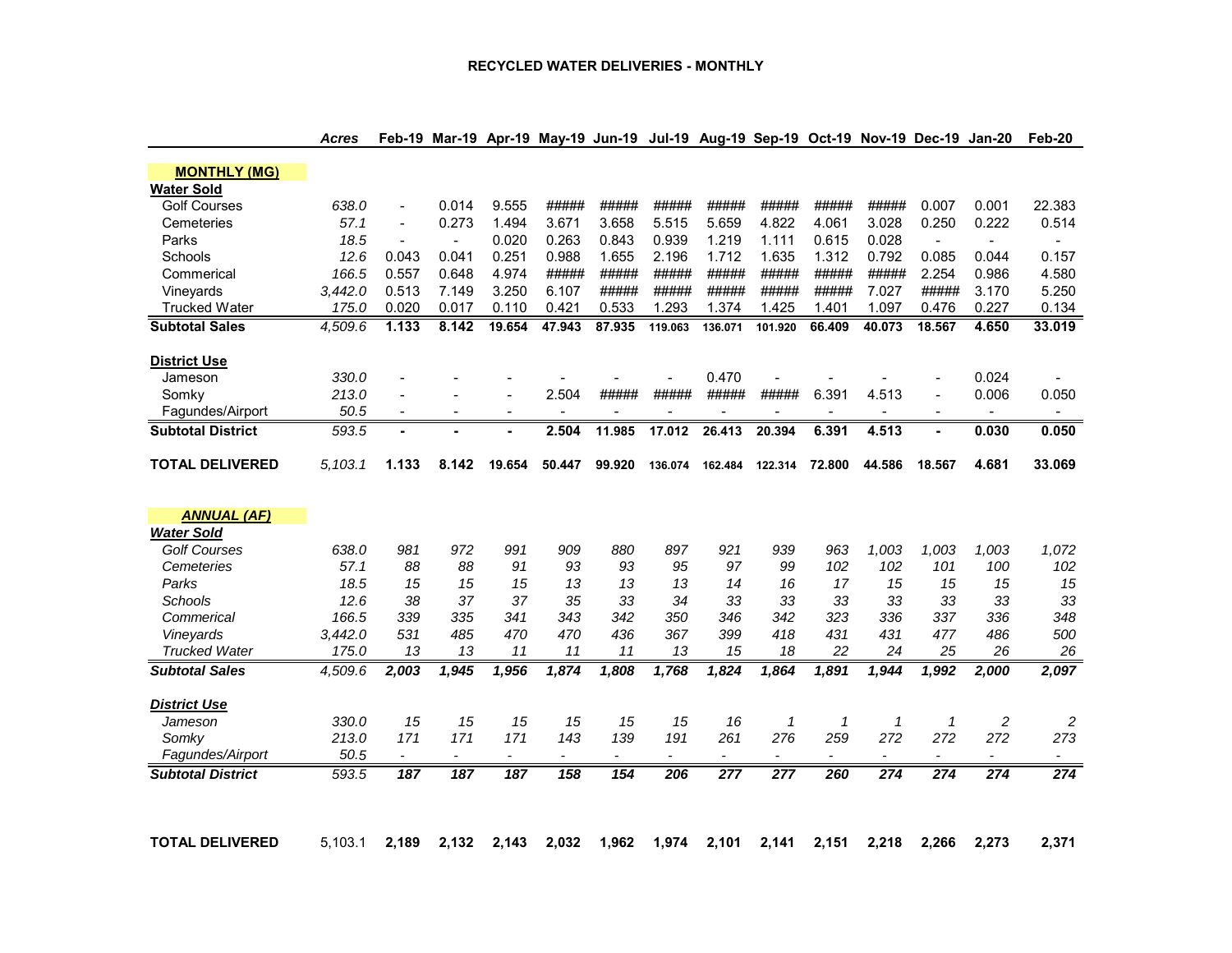#### **BIOSOLIDS HANDLING - MONTHLY**

| <b>Site</b>                                                              | Feb-19 |                |          |                                 |     | Mar-19 Apr-19 May-19 Jun-19 Jul-19 Aug-19 Sep-19 Oct-19 Nov-19 Dec-19 Jan-20 Feb-20 |    |     |     |                          |                          |    |
|--------------------------------------------------------------------------|--------|----------------|----------|---------------------------------|-----|-------------------------------------------------------------------------------------|----|-----|-----|--------------------------|--------------------------|----|
| Land Applied by NSD<br>Somky<br>Fagundes<br>Jameson Canyon               | -      | -              | 65<br>Ξ. | 109<br>$\overline{\phantom{a}}$ | 197 | 52                                                                                  | 44 | 316 | 117 | $\overline{\phantom{a}}$ | $\blacksquare$           | 37 |
| Subtotal by NSD                                                          | -      | ۰              | 65       | 109                             | 197 | 52                                                                                  | 44 | 316 | 117 | $\blacksquare$           | $\overline{\phantom{a}}$ | 37 |
| <b>Land Applied by Contractor</b><br>Somky<br>Fagundes<br>Jameson Canyon |        |                |          |                                 |     |                                                                                     |    |     |     |                          |                          |    |
| Subtotal by Contractor                                                   |        |                |          |                                 |     |                                                                                     |    |     |     |                          |                          |    |
| <b>Total Land Applied</b>                                                |        | $\blacksquare$ | 65       | 109                             | 197 | 52                                                                                  | 44 | 316 | 117 |                          |                          | 37 |
| <b>Off Site (Contractor)</b>                                             |        |                |          |                                 |     |                                                                                     |    |     |     |                          |                          |    |
| Total (tons)                                                             |        |                | 65       | 109                             | 197 | 52                                                                                  | 44 | 316 | 117 |                          |                          | 37 |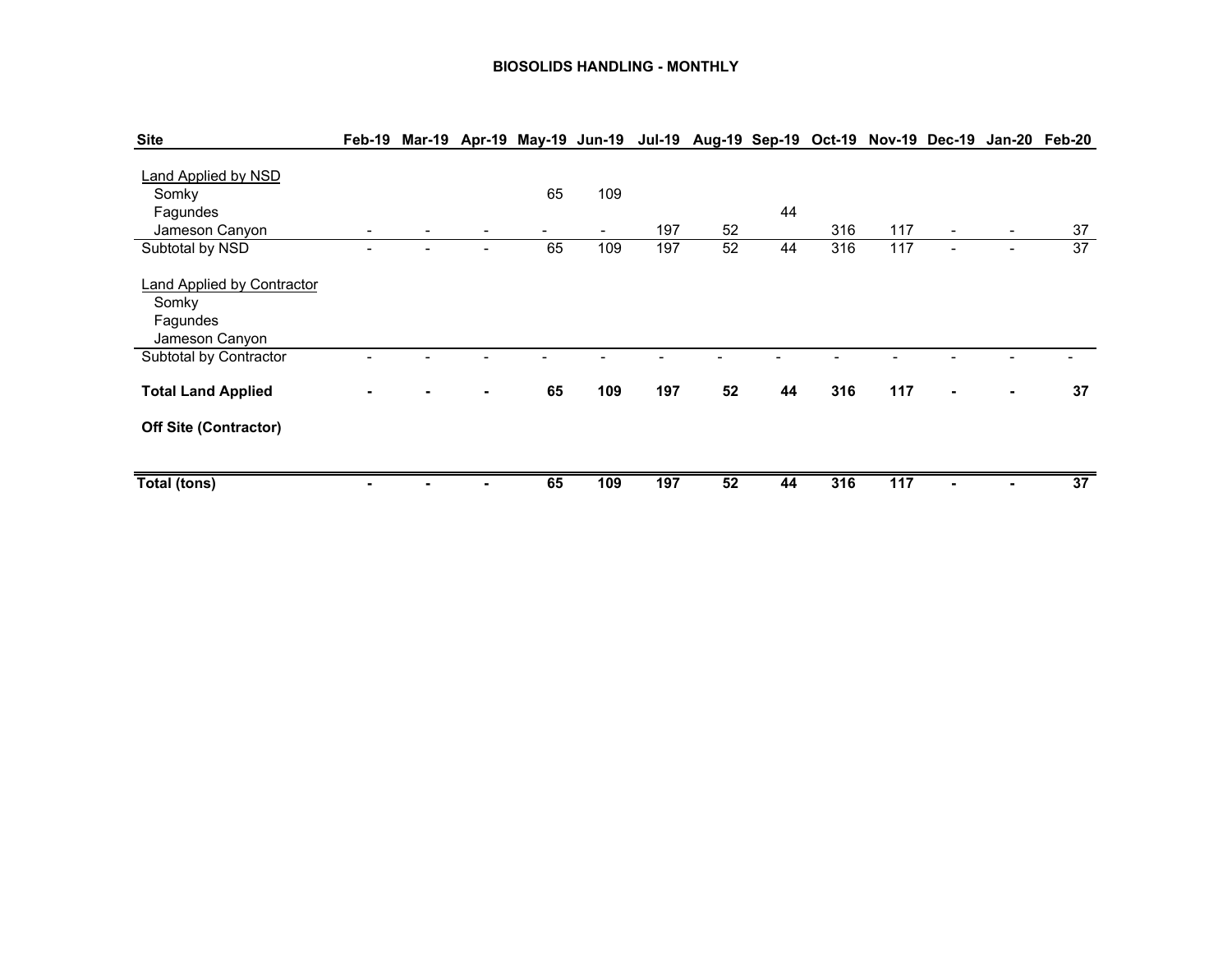#### **COLLECTION SYSTEM MAINTENANCE - MONTHLY**

| <b>Plugups</b><br><b>Total Calls</b><br>45<br>43<br>46<br>43<br>46<br>40<br>46<br>45<br>68<br>38<br>60<br>68<br>39<br>33<br>51<br>39<br>21<br>23<br>28<br>31<br>30<br>36<br>28<br>37<br>42<br>25<br><b>Business Hours</b><br>4<br>25<br>20<br>18<br>9<br>12<br>16<br>9<br>17<br>10<br>23<br>22<br><b>After Hours</b><br>14<br>13<br>10<br>7<br>17<br>12<br>6<br>17<br>District's<br>15<br>27<br>10<br>22<br>17<br>14<br>34<br>43<br>42<br>28<br>20<br>30<br>35<br>32<br>26<br>32<br>32<br>24<br>Property Owner's<br>46<br><b>Plugged Main Lines</b><br>4<br>1<br>$\mathbf{1}$<br>1<br>$\mathbf 1$<br>$\mathbf{1}$<br>99<br>66<br>77<br>100<br>126<br>196<br>149<br>115<br>160<br>97<br>104<br>112<br>103<br>Run Lateral w/Eel<br>Cleaning (feet of sewer)<br>30,232<br>Vactor #1<br>21,454<br>14,808<br>30,224<br>22,498<br>30,283<br>69,780<br>38,969<br>52,711<br>51,764<br>42,519<br>22,372<br>37,916<br>9,420<br>22,691<br>43,466<br>39,800<br>25,762<br>18,811<br>52,620<br>Vactor #2<br>26,687<br>32,180<br>57,405<br>43,059<br>610<br>15,049<br>Hydro<br>558<br>Rodder<br>$\overline{\phantom{a}}$<br>$\blacksquare$<br>30,875<br>78,473<br>41,495<br>52,916<br>65,964<br>62,412<br>70,083<br>127,185<br>82,028<br>52,374<br>61,888<br>74,993<br>52,965<br><b>Total (feet)</b><br>29<br>28<br>39<br>29<br>16<br>21<br>21<br>27<br>33<br>28<br>19<br>26<br>20<br><b>Cleaning Days</b><br>6<br>12<br>13<br>10<br>12<br>18<br>18<br>20<br>18<br>17<br>10<br>15<br>Vactor #1<br>10<br>6<br>8<br>15<br>16<br>21<br>15<br>5<br>Vactor #2<br>15<br>19<br>8<br>$\mathbf{1}$<br>10<br>16<br>Hydro<br>$\overline{c}$<br>Rodder<br>Feet/day<br>1,950<br>2,000<br>2,500<br>2,250<br>2,300<br>2,500<br>3,250<br>2,500<br>2,800<br>2,750<br>2,900<br>2,650<br>2,150<br>2,150<br>2,450<br>2,300<br>2,250<br>2,500<br>2,500<br>3,900<br>2,150<br>2,650<br>2,900<br>2,500<br>2,250<br>2,550<br>Vactor #1<br>Vactor #2<br>1,550<br>1,800<br>2,850<br>2,300<br>2,150<br>2,750<br>2,850<br>3,200<br>3,300<br>3,000<br>2,500<br>600<br>1,900<br>Hydro<br>Rodder<br>300<br><b>Video Inspections</b><br>5,812<br>13,050<br>15,089<br>24,716<br>23,914<br>32,551<br>40,819<br>22,837<br>17,404<br>10,825<br>13,832<br>30,961<br>Mains (feet)<br>204<br>173<br>190<br>182<br>188<br>133<br>144<br>177<br>254<br>214<br>247<br>165<br>180<br>Laterals (each) | <b>CATEGORY</b> | Feb-19 | <b>Mar-19</b> | Apr-19 | <b>May-19</b> | <b>Jun-19</b> | <b>Jul-19</b> | Aug-19 | Sep-19 | <b>Oct-19</b> | <b>Nov-19</b> | <b>Dec-19</b> | <b>Jan-20</b> | Feb-20 |
|-------------------------------------------------------------------------------------------------------------------------------------------------------------------------------------------------------------------------------------------------------------------------------------------------------------------------------------------------------------------------------------------------------------------------------------------------------------------------------------------------------------------------------------------------------------------------------------------------------------------------------------------------------------------------------------------------------------------------------------------------------------------------------------------------------------------------------------------------------------------------------------------------------------------------------------------------------------------------------------------------------------------------------------------------------------------------------------------------------------------------------------------------------------------------------------------------------------------------------------------------------------------------------------------------------------------------------------------------------------------------------------------------------------------------------------------------------------------------------------------------------------------------------------------------------------------------------------------------------------------------------------------------------------------------------------------------------------------------------------------------------------------------------------------------------------------------------------------------------------------------------------------------------------------------------------------------------------------------------------------------------------------------------------------------------------------------------------------------------------------------------------------------------------------------------------------------------------------------------------------------------------------------------------------------------------------------------------------|-----------------|--------|---------------|--------|---------------|---------------|---------------|--------|--------|---------------|---------------|---------------|---------------|--------|
|                                                                                                                                                                                                                                                                                                                                                                                                                                                                                                                                                                                                                                                                                                                                                                                                                                                                                                                                                                                                                                                                                                                                                                                                                                                                                                                                                                                                                                                                                                                                                                                                                                                                                                                                                                                                                                                                                                                                                                                                                                                                                                                                                                                                                                                                                                                                           |                 |        |               |        |               |               |               |        |        |               |               |               |               |        |
|                                                                                                                                                                                                                                                                                                                                                                                                                                                                                                                                                                                                                                                                                                                                                                                                                                                                                                                                                                                                                                                                                                                                                                                                                                                                                                                                                                                                                                                                                                                                                                                                                                                                                                                                                                                                                                                                                                                                                                                                                                                                                                                                                                                                                                                                                                                                           |                 |        |               |        |               |               |               |        |        |               |               |               |               |        |
|                                                                                                                                                                                                                                                                                                                                                                                                                                                                                                                                                                                                                                                                                                                                                                                                                                                                                                                                                                                                                                                                                                                                                                                                                                                                                                                                                                                                                                                                                                                                                                                                                                                                                                                                                                                                                                                                                                                                                                                                                                                                                                                                                                                                                                                                                                                                           |                 |        |               |        |               |               |               |        |        |               |               |               |               |        |
|                                                                                                                                                                                                                                                                                                                                                                                                                                                                                                                                                                                                                                                                                                                                                                                                                                                                                                                                                                                                                                                                                                                                                                                                                                                                                                                                                                                                                                                                                                                                                                                                                                                                                                                                                                                                                                                                                                                                                                                                                                                                                                                                                                                                                                                                                                                                           |                 |        |               |        |               |               |               |        |        |               |               |               |               |        |
|                                                                                                                                                                                                                                                                                                                                                                                                                                                                                                                                                                                                                                                                                                                                                                                                                                                                                                                                                                                                                                                                                                                                                                                                                                                                                                                                                                                                                                                                                                                                                                                                                                                                                                                                                                                                                                                                                                                                                                                                                                                                                                                                                                                                                                                                                                                                           |                 |        |               |        |               |               |               |        |        |               |               |               |               |        |
|                                                                                                                                                                                                                                                                                                                                                                                                                                                                                                                                                                                                                                                                                                                                                                                                                                                                                                                                                                                                                                                                                                                                                                                                                                                                                                                                                                                                                                                                                                                                                                                                                                                                                                                                                                                                                                                                                                                                                                                                                                                                                                                                                                                                                                                                                                                                           |                 |        |               |        |               |               |               |        |        |               |               |               |               |        |
|                                                                                                                                                                                                                                                                                                                                                                                                                                                                                                                                                                                                                                                                                                                                                                                                                                                                                                                                                                                                                                                                                                                                                                                                                                                                                                                                                                                                                                                                                                                                                                                                                                                                                                                                                                                                                                                                                                                                                                                                                                                                                                                                                                                                                                                                                                                                           |                 |        |               |        |               |               |               |        |        |               |               |               |               |        |
|                                                                                                                                                                                                                                                                                                                                                                                                                                                                                                                                                                                                                                                                                                                                                                                                                                                                                                                                                                                                                                                                                                                                                                                                                                                                                                                                                                                                                                                                                                                                                                                                                                                                                                                                                                                                                                                                                                                                                                                                                                                                                                                                                                                                                                                                                                                                           |                 |        |               |        |               |               |               |        |        |               |               |               |               |        |
|                                                                                                                                                                                                                                                                                                                                                                                                                                                                                                                                                                                                                                                                                                                                                                                                                                                                                                                                                                                                                                                                                                                                                                                                                                                                                                                                                                                                                                                                                                                                                                                                                                                                                                                                                                                                                                                                                                                                                                                                                                                                                                                                                                                                                                                                                                                                           |                 |        |               |        |               |               |               |        |        |               |               |               |               |        |
|                                                                                                                                                                                                                                                                                                                                                                                                                                                                                                                                                                                                                                                                                                                                                                                                                                                                                                                                                                                                                                                                                                                                                                                                                                                                                                                                                                                                                                                                                                                                                                                                                                                                                                                                                                                                                                                                                                                                                                                                                                                                                                                                                                                                                                                                                                                                           |                 |        |               |        |               |               |               |        |        |               |               |               |               |        |
|                                                                                                                                                                                                                                                                                                                                                                                                                                                                                                                                                                                                                                                                                                                                                                                                                                                                                                                                                                                                                                                                                                                                                                                                                                                                                                                                                                                                                                                                                                                                                                                                                                                                                                                                                                                                                                                                                                                                                                                                                                                                                                                                                                                                                                                                                                                                           |                 |        |               |        |               |               |               |        |        |               |               |               |               |        |
|                                                                                                                                                                                                                                                                                                                                                                                                                                                                                                                                                                                                                                                                                                                                                                                                                                                                                                                                                                                                                                                                                                                                                                                                                                                                                                                                                                                                                                                                                                                                                                                                                                                                                                                                                                                                                                                                                                                                                                                                                                                                                                                                                                                                                                                                                                                                           |                 |        |               |        |               |               |               |        |        |               |               |               |               |        |
|                                                                                                                                                                                                                                                                                                                                                                                                                                                                                                                                                                                                                                                                                                                                                                                                                                                                                                                                                                                                                                                                                                                                                                                                                                                                                                                                                                                                                                                                                                                                                                                                                                                                                                                                                                                                                                                                                                                                                                                                                                                                                                                                                                                                                                                                                                                                           |                 |        |               |        |               |               |               |        |        |               |               |               |               |        |
|                                                                                                                                                                                                                                                                                                                                                                                                                                                                                                                                                                                                                                                                                                                                                                                                                                                                                                                                                                                                                                                                                                                                                                                                                                                                                                                                                                                                                                                                                                                                                                                                                                                                                                                                                                                                                                                                                                                                                                                                                                                                                                                                                                                                                                                                                                                                           |                 |        |               |        |               |               |               |        |        |               |               |               |               |        |
|                                                                                                                                                                                                                                                                                                                                                                                                                                                                                                                                                                                                                                                                                                                                                                                                                                                                                                                                                                                                                                                                                                                                                                                                                                                                                                                                                                                                                                                                                                                                                                                                                                                                                                                                                                                                                                                                                                                                                                                                                                                                                                                                                                                                                                                                                                                                           |                 |        |               |        |               |               |               |        |        |               |               |               |               |        |
|                                                                                                                                                                                                                                                                                                                                                                                                                                                                                                                                                                                                                                                                                                                                                                                                                                                                                                                                                                                                                                                                                                                                                                                                                                                                                                                                                                                                                                                                                                                                                                                                                                                                                                                                                                                                                                                                                                                                                                                                                                                                                                                                                                                                                                                                                                                                           |                 |        |               |        |               |               |               |        |        |               |               |               |               |        |
|                                                                                                                                                                                                                                                                                                                                                                                                                                                                                                                                                                                                                                                                                                                                                                                                                                                                                                                                                                                                                                                                                                                                                                                                                                                                                                                                                                                                                                                                                                                                                                                                                                                                                                                                                                                                                                                                                                                                                                                                                                                                                                                                                                                                                                                                                                                                           |                 |        |               |        |               |               |               |        |        |               |               |               |               |        |
|                                                                                                                                                                                                                                                                                                                                                                                                                                                                                                                                                                                                                                                                                                                                                                                                                                                                                                                                                                                                                                                                                                                                                                                                                                                                                                                                                                                                                                                                                                                                                                                                                                                                                                                                                                                                                                                                                                                                                                                                                                                                                                                                                                                                                                                                                                                                           |                 |        |               |        |               |               |               |        |        |               |               |               |               |        |
|                                                                                                                                                                                                                                                                                                                                                                                                                                                                                                                                                                                                                                                                                                                                                                                                                                                                                                                                                                                                                                                                                                                                                                                                                                                                                                                                                                                                                                                                                                                                                                                                                                                                                                                                                                                                                                                                                                                                                                                                                                                                                                                                                                                                                                                                                                                                           |                 |        |               |        |               |               |               |        |        |               |               |               |               |        |
|                                                                                                                                                                                                                                                                                                                                                                                                                                                                                                                                                                                                                                                                                                                                                                                                                                                                                                                                                                                                                                                                                                                                                                                                                                                                                                                                                                                                                                                                                                                                                                                                                                                                                                                                                                                                                                                                                                                                                                                                                                                                                                                                                                                                                                                                                                                                           |                 |        |               |        |               |               |               |        |        |               |               |               |               |        |
|                                                                                                                                                                                                                                                                                                                                                                                                                                                                                                                                                                                                                                                                                                                                                                                                                                                                                                                                                                                                                                                                                                                                                                                                                                                                                                                                                                                                                                                                                                                                                                                                                                                                                                                                                                                                                                                                                                                                                                                                                                                                                                                                                                                                                                                                                                                                           |                 |        |               |        |               |               |               |        |        |               |               |               |               |        |
|                                                                                                                                                                                                                                                                                                                                                                                                                                                                                                                                                                                                                                                                                                                                                                                                                                                                                                                                                                                                                                                                                                                                                                                                                                                                                                                                                                                                                                                                                                                                                                                                                                                                                                                                                                                                                                                                                                                                                                                                                                                                                                                                                                                                                                                                                                                                           |                 |        |               |        |               |               |               |        |        |               |               |               |               |        |
|                                                                                                                                                                                                                                                                                                                                                                                                                                                                                                                                                                                                                                                                                                                                                                                                                                                                                                                                                                                                                                                                                                                                                                                                                                                                                                                                                                                                                                                                                                                                                                                                                                                                                                                                                                                                                                                                                                                                                                                                                                                                                                                                                                                                                                                                                                                                           |                 |        |               |        |               |               |               |        |        |               |               |               |               |        |
|                                                                                                                                                                                                                                                                                                                                                                                                                                                                                                                                                                                                                                                                                                                                                                                                                                                                                                                                                                                                                                                                                                                                                                                                                                                                                                                                                                                                                                                                                                                                                                                                                                                                                                                                                                                                                                                                                                                                                                                                                                                                                                                                                                                                                                                                                                                                           |                 |        |               |        |               |               |               |        |        |               |               |               |               |        |
|                                                                                                                                                                                                                                                                                                                                                                                                                                                                                                                                                                                                                                                                                                                                                                                                                                                                                                                                                                                                                                                                                                                                                                                                                                                                                                                                                                                                                                                                                                                                                                                                                                                                                                                                                                                                                                                                                                                                                                                                                                                                                                                                                                                                                                                                                                                                           |                 |        |               |        |               |               |               |        |        |               |               |               |               |        |
|                                                                                                                                                                                                                                                                                                                                                                                                                                                                                                                                                                                                                                                                                                                                                                                                                                                                                                                                                                                                                                                                                                                                                                                                                                                                                                                                                                                                                                                                                                                                                                                                                                                                                                                                                                                                                                                                                                                                                                                                                                                                                                                                                                                                                                                                                                                                           |                 |        |               |        |               |               |               |        |        |               |               |               |               |        |
|                                                                                                                                                                                                                                                                                                                                                                                                                                                                                                                                                                                                                                                                                                                                                                                                                                                                                                                                                                                                                                                                                                                                                                                                                                                                                                                                                                                                                                                                                                                                                                                                                                                                                                                                                                                                                                                                                                                                                                                                                                                                                                                                                                                                                                                                                                                                           |                 |        |               |        |               |               |               |        |        |               |               |               |               |        |
| <b>Construction (each)</b>                                                                                                                                                                                                                                                                                                                                                                                                                                                                                                                                                                                                                                                                                                                                                                                                                                                                                                                                                                                                                                                                                                                                                                                                                                                                                                                                                                                                                                                                                                                                                                                                                                                                                                                                                                                                                                                                                                                                                                                                                                                                                                                                                                                                                                                                                                                |                 |        |               |        |               |               |               |        |        |               |               |               |               |        |
| 3<br>17<br>15<br>12<br>24<br>15<br>17<br>15<br>20<br>10<br>8<br>Cleanouts<br>15<br>4                                                                                                                                                                                                                                                                                                                                                                                                                                                                                                                                                                                                                                                                                                                                                                                                                                                                                                                                                                                                                                                                                                                                                                                                                                                                                                                                                                                                                                                                                                                                                                                                                                                                                                                                                                                                                                                                                                                                                                                                                                                                                                                                                                                                                                                      |                 |        |               |        |               |               |               |        |        |               |               |               |               |        |
| 3<br>12<br>16<br>9<br>3<br>13<br>14<br>16<br>10<br>10<br>10<br>8<br>Laterals<br>4                                                                                                                                                                                                                                                                                                                                                                                                                                                                                                                                                                                                                                                                                                                                                                                                                                                                                                                                                                                                                                                                                                                                                                                                                                                                                                                                                                                                                                                                                                                                                                                                                                                                                                                                                                                                                                                                                                                                                                                                                                                                                                                                                                                                                                                         |                 |        |               |        |               |               |               |        |        |               |               |               |               |        |
| $\mathbf{1}$<br>Mains<br>$\mathbf{1}$<br>۳<br>$\sim$                                                                                                                                                                                                                                                                                                                                                                                                                                                                                                                                                                                                                                                                                                                                                                                                                                                                                                                                                                                                                                                                                                                                                                                                                                                                                                                                                                                                                                                                                                                                                                                                                                                                                                                                                                                                                                                                                                                                                                                                                                                                                                                                                                                                                                                                                      |                 |        |               |        |               |               |               |        |        |               |               |               |               |        |
| $\overline{c}$<br>$\overline{c}$<br>1<br><b>Manholes</b>                                                                                                                                                                                                                                                                                                                                                                                                                                                                                                                                                                                                                                                                                                                                                                                                                                                                                                                                                                                                                                                                                                                                                                                                                                                                                                                                                                                                                                                                                                                                                                                                                                                                                                                                                                                                                                                                                                                                                                                                                                                                                                                                                                                                                                                                                  |                 |        |               |        |               |               |               |        |        |               |               |               |               |        |
| Other                                                                                                                                                                                                                                                                                                                                                                                                                                                                                                                                                                                                                                                                                                                                                                                                                                                                                                                                                                                                                                                                                                                                                                                                                                                                                                                                                                                                                                                                                                                                                                                                                                                                                                                                                                                                                                                                                                                                                                                                                                                                                                                                                                                                                                                                                                                                     |                 |        |               |        |               |               |               |        |        |               |               |               |               |        |
| <b>USA Markings</b>                                                                                                                                                                                                                                                                                                                                                                                                                                                                                                                                                                                                                                                                                                                                                                                                                                                                                                                                                                                                                                                                                                                                                                                                                                                                                                                                                                                                                                                                                                                                                                                                                                                                                                                                                                                                                                                                                                                                                                                                                                                                                                                                                                                                                                                                                                                       |                 |        |               |        |               |               |               |        |        |               |               |               |               |        |
| 224<br>338<br>327<br>338<br>292<br>378<br>363<br>331<br>332<br>224<br>290<br>271<br>423<br>Regular (w/in 2 days)                                                                                                                                                                                                                                                                                                                                                                                                                                                                                                                                                                                                                                                                                                                                                                                                                                                                                                                                                                                                                                                                                                                                                                                                                                                                                                                                                                                                                                                                                                                                                                                                                                                                                                                                                                                                                                                                                                                                                                                                                                                                                                                                                                                                                          |                 |        |               |        |               |               |               |        |        |               |               |               |               |        |
| 15<br>22<br>20<br>20<br>24<br>21<br>28<br>23<br>21<br>$\overline{7}$<br>21<br>22<br>9<br>Emergency (w/in 2 hours)                                                                                                                                                                                                                                                                                                                                                                                                                                                                                                                                                                                                                                                                                                                                                                                                                                                                                                                                                                                                                                                                                                                                                                                                                                                                                                                                                                                                                                                                                                                                                                                                                                                                                                                                                                                                                                                                                                                                                                                                                                                                                                                                                                                                                         |                 |        |               |        |               |               |               |        |        |               |               |               |               |        |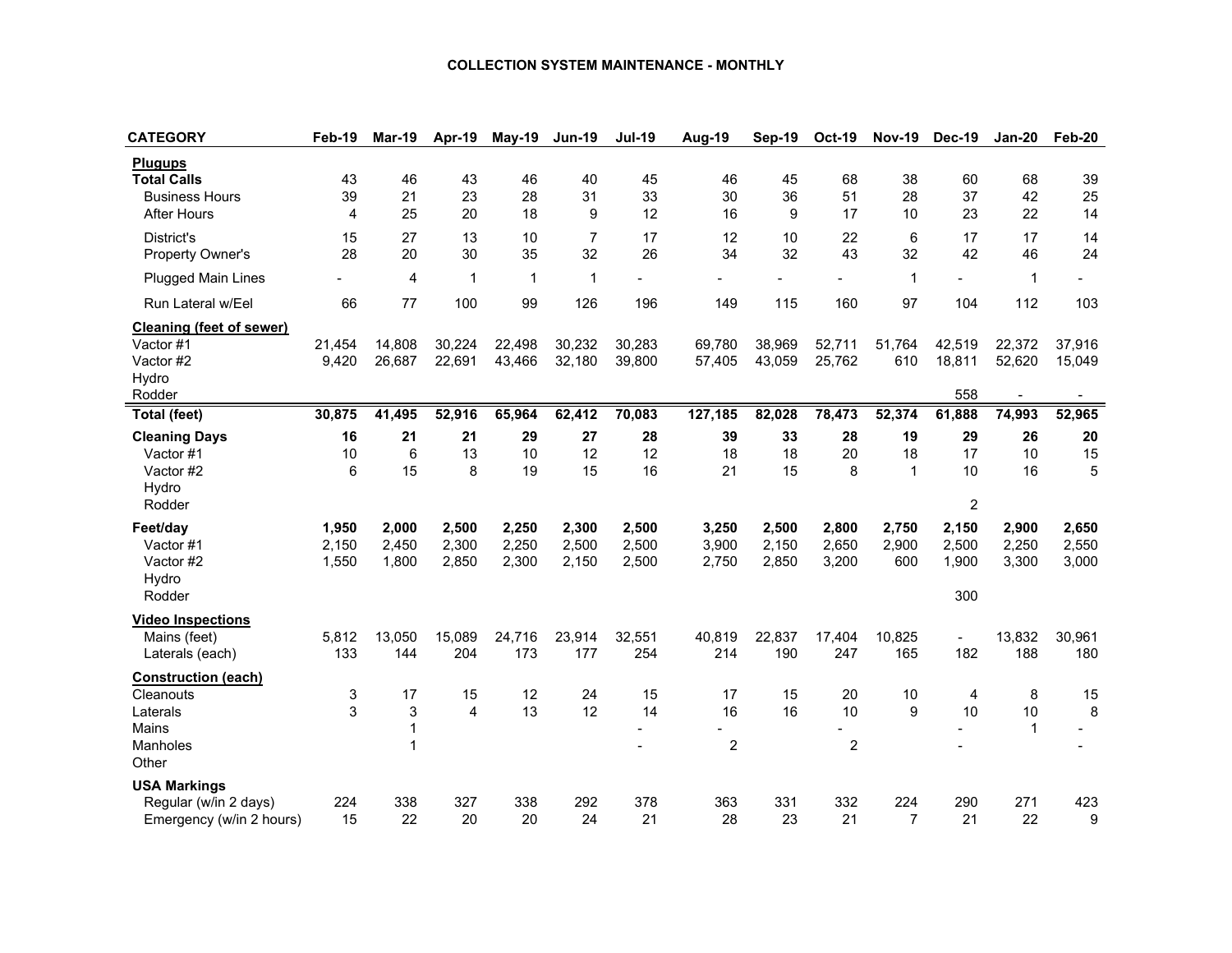| <b>CATEGORY</b>                | <b>Units</b> | Feb-19                   | Mar-19         |        | Apr-19 May-19 Jun-19 |                |                | Jul-19 Aug-19 Sep-19 Oct-19 |                |                | <b>Nov-19</b> | <b>Dec-19</b> | Jan-20                   | Feb-20 |
|--------------------------------|--------------|--------------------------|----------------|--------|----------------------|----------------|----------------|-----------------------------|----------------|----------------|---------------|---------------|--------------------------|--------|
| <b>FLOWS</b>                   |              | 28                       | 31             | 30     | 31                   | 30             | 31             | 31                          | 30             | 31             | 30            | 31            | 31                       | 29     |
| Influent                       | МG           | 542.7                    | 465.3          | 261.4  | 275.4                | 213.6          | 199.3          | 192.5                       | 182.1          | 181.6          | 177.6         | 281.6         | 271.0                    | 204.9  |
| <b>Average Day</b>             | <b>MGD</b>   | 19.4                     | 15.0           | 8.7    | 8.9                  | 7.1            | 6.4            | 6.2                         | 6.3            | 5.9            | 5.9           | 9.1           | 8.7                      | 7.1    |
| Maximum Day                    | Date         | 14-Feb                   | 6-Mar          | 1-Apr  | 19-May               | 1-Jun          | $2-Jul$        | 29-Aug                      | 2-Sep          | 29-Oct         | 27-Nov        | 7-Dec         | 16-Jan                   | 1-Feb  |
| Maximum Day Flow               | <b>MG</b>    | 44.8                     | 26.3           | 11.7   | 17.2                 | 8.0            | 6.7            | 6.3                         | 6.3            | 6.1            | 7.1           | 13.7          | 11.6                     | 8.1    |
| Minimum Day                    | Date         | 1-Feb                    | 19-Mar         | 30-Apr | 14-May               | 27-Jun         | $24 -$ Jul     | 6-Jan                       | 24-Sep         | 10-Oct         | 1-Nov         | 17-Dec        | 7-Jan                    | 25-Feb |
| Minimum Day Flow               | <b>MG</b>    | 8.8                      | 9.7            | 7.4    | 6.8                  | 6.6            | 6.2            | 6.0                         | 5.9            | 5.5            | 5.7           | 7.1           | 7.3                      | 6.5    |
| <b>Effluent</b>                | <b>MG</b>    | 507.1                    | 626.6          | 449.8  | 55.5                 | 108.7          | 128.8          | 167.8                       | 123.5          | 78.4           | 309.7         | 344.4         | 286.6                    | 204.0  |
| <b>River Discharge</b>         | MG           | 507.1                    | 618.1          | 424.4  | $\sim$               | $\blacksquare$ | $\blacksquare$ | $\blacksquare$              | $\blacksquare$ | $\blacksquare$ | 265.0         | 323.2         | 271.3                    | 177.3  |
| <b>Recycled Flow</b>           | <b>MG</b>    | $\blacksquare$           | 8.5            | 25.4   | 55.5                 | 108.7          | 128.8          | 167.8                       | 123.5          | 78.4           | 44.6          | 21.2          | 15.3                     | 26.7   |
| <b>BIOSOLIDS</b>               | <b>Tons</b>  | 451                      | 413            | 575    | 493                  | 506            | 624            | 830                         | 714            | 750            | 762           | 769           | 643                      | 523    |
| Wet Tons Generated from Pond   | Tons         |                          |                |        |                      |                |                |                             |                |                |               |               |                          |        |
| Wet Tons Generated from Plant  | Tons         | 451                      | 413            | 575    | 493                  | 506            | 624            | 830                         | 714            | 750            | 762           | 769           | 643                      | 523    |
| % Solids Liquid                | %            |                          |                |        |                      |                |                |                             |                |                |               |               |                          |        |
| % Solids Cake                  | %            |                          |                |        |                      |                |                |                             |                |                |               |               |                          |        |
| % Solids Land Application      | %            |                          |                |        |                      |                |                |                             |                |                |               |               |                          |        |
| <b>Wet Tons Hauled Offsite</b> | <b>Tons</b>  |                          |                |        |                      |                |                |                             |                |                |               |               |                          |        |
| <b>POLYMER USE</b>             | Gallons      | 1,046                    | 4,557          | 7,851  | 5,053                | 5,921          | 3,745          | 3,153                       | 3,038          | 3,499          | 11,780        | 4,681         | 1,363                    | 3,036  |
| <b>Pond Pre-Flocculators</b>   | Gallons      |                          | 2,668          | 4,704  | 288                  | 224            | 494            | 326                         | 257            | 540            | 6,311         | 2,114         | $\overline{\phantom{a}}$ | 217    |
| <b>Flocculator Polymer 1</b>   | Gallons      | $\overline{\phantom{0}}$ | $\overline{a}$ | $\sim$ |                      | $\overline{a}$ | $\overline{a}$ | $\overline{a}$              |                |                |               |               |                          |        |
| <b>Flocculator Polymer 2</b>   | Gallons      | $\overline{\phantom{a}}$ | 974            | 755    | 79                   | $\overline{a}$ | 119            | 61                          | 86             | 203            | 427           | 382           | 206                      | 37     |
| <b>Filter Polymer 1</b>        | Gallons      | 404                      | 460            | 1,584  | 4,100                | 5,102          | 2,499          | 1,963                       | 1,832          | 1,841          | 4,401         | 1,378         | 354                      | 2,128  |
| <b>Filter Polymer 2</b>        | Gallons      |                          |                |        |                      |                |                |                             |                |                |               |               | $\overline{\phantom{a}}$ |        |
| <b>Belt Presses</b>            | Gallons      | 642                      | 455            | 808    | 586                  | 595            | 633            | 803                         | 863            | 915            | 641           | 807           | 803                      | 654    |
| <b>ENERGY</b>                  |              |                          |                |        |                      |                |                |                             |                |                |               |               |                          |        |
| <b>Total Electricity Used</b>  | <b>MWH</b>   | 581                      | 719            | 667    | 601                  | 616            | 625            | 698                         | 688            | 648            | 680           | 759           | 654                      | 547    |
| Purchased from PGE             | <b>MWH</b>   | 374                      | 504            | 423    | 317                  | 346            | 358            | 429                         | 431            | 423            | 433           | 485           | 395                      | 295    |
| Produced from Co-Gen           | <b>MWH</b>   | 207                      | 215            | 244    | 284                  | 270            | 267            | 269                         | 257            | 225            | 247           | 274           | 259                      | 252    |
| <b>Percent Produced</b>        | %            | 36%                      | 30%            | 37%    | 47%                  | 44%            | 43%            | 39%                         | 35%            | 35%            | 36%           | 36%           | 40%                      | 38%    |
| <b>Purchased from Solar</b>    | <b>MWH</b>   | 89                       | 145            | 173    | 178                  | 211            | 217            | 200                         | 171            | 141            | 98            | 62            | 89                       | 136    |
| <b>Percent Produced</b>        |              | 15%                      | 20%            | 26%    | 30%                  | 34%            | 35%            | 29%                         | 25%            | 22%            | 37%           | 8%            | 14%                      | 25%    |
| <b>Purchased Natural Gas</b>   | Therms       | 1,885                    | 1,974          | 1,513  | 1,431                | 1,727          | 2,028          | 1,180                       | 1,222          | 1,633          | 1,800         | 2,220         | 1,795                    | 1,595  |
| Methane Flared Off             | <b>MCF</b>   | $\overline{7}$           | 14             | 130    | 164                  | 324            | 282            | 251                         | 126            | 220            | 214           | 593           | 88                       | 190    |
| <b>Stand By Calls</b>          | #            | 75                       | 52             | 26     | 80                   | 67             | 64             | 50                          | 50             | 59             | 88            | 66            | 65                       | 47     |
| <b>Violations</b>              | #            |                          |                |        |                      |                |                |                             |                |                |               |               |                          |        |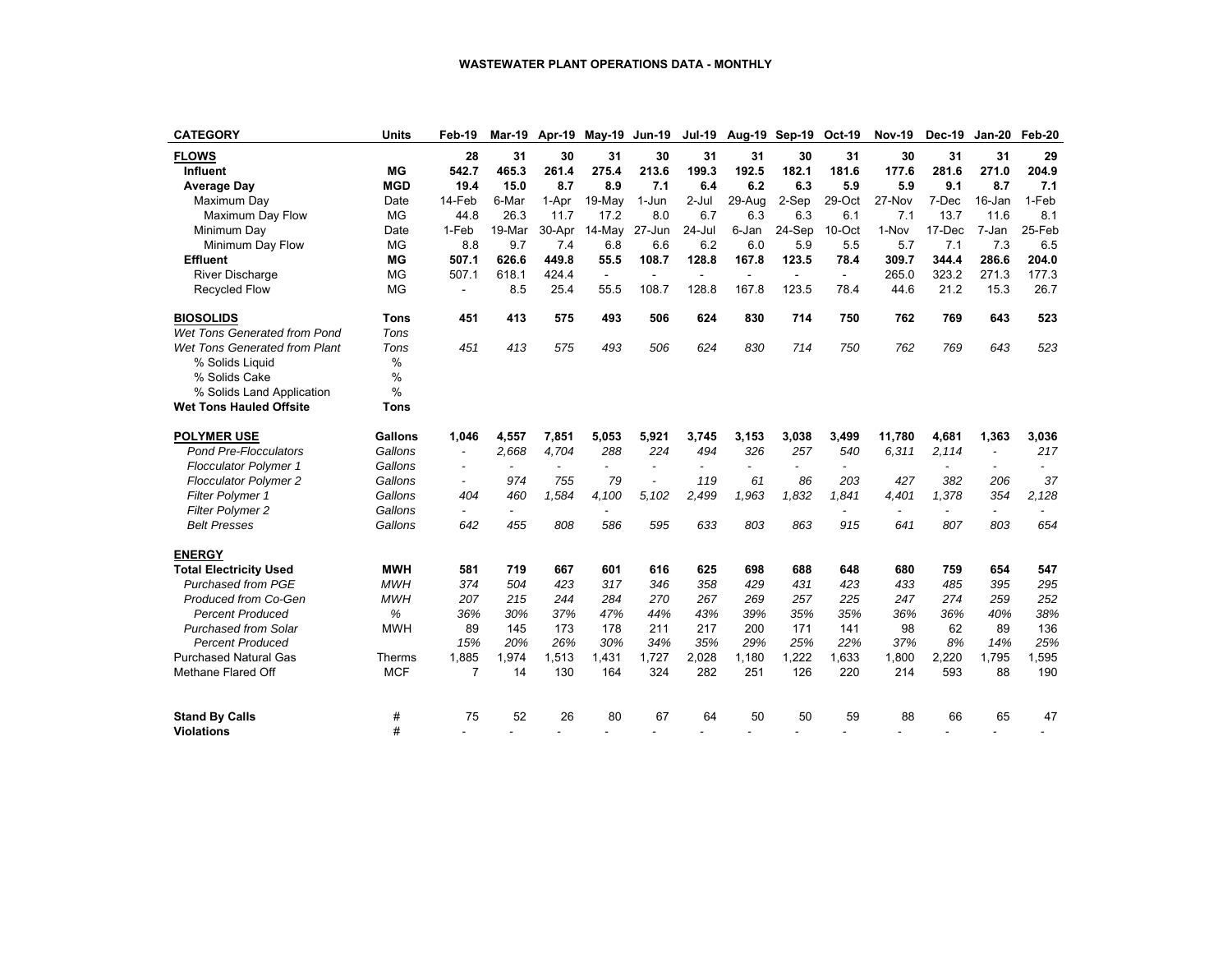#### **WASTEWATER PLANT MAINTENANCE and LABORATORY DATA - MONTHLY**

| <b>CATEGORY</b>                  | Feb-19          |                 |                 | Mar-19 Apr-19 May-19 Jun-19 Jul-19 Aug-19 Sep-19 Oct-19 Nov-19 Dec-19 Jan-20 Feb-20 |                 |                 |                         |                 |                 |                 |                 |                          |                         |
|----------------------------------|-----------------|-----------------|-----------------|-------------------------------------------------------------------------------------|-----------------|-----------------|-------------------------|-----------------|-----------------|-----------------|-----------------|--------------------------|-------------------------|
|                                  |                 |                 |                 |                                                                                     |                 |                 |                         |                 |                 |                 |                 |                          |                         |
| <b>Scheduled</b>                 |                 |                 |                 |                                                                                     |                 |                 |                         |                 |                 |                 |                 |                          |                         |
| Old                              | $\mathbf 5$     | 11              | 10              | 15                                                                                  | 25              | 31              | 7                       | 7               | 8               | 17              | 24              | 23                       | 49                      |
| <b>New</b>                       | 82              | 92              | 109             | 89                                                                                  | 95              | 96              | 85                      | 94              | 106             | 89              | 87              | 99                       | 75                      |
| Completed                        | 76              | 93              | 104             | 79                                                                                  | 89              | 120             | 85                      | 93              | 97              | 82              | 88              | 73                       | 119                     |
| <b>New Balance</b>               | $\overline{11}$ | $\overline{10}$ | $\overline{15}$ | 25                                                                                  | $\overline{31}$ | $\overline{7}$  | $\overline{\mathbf{7}}$ | 8               | $\overline{17}$ | $\overline{24}$ | $\overline{23}$ | 49                       | $\overline{\mathbf{5}}$ |
|                                  |                 |                 |                 |                                                                                     |                 |                 |                         |                 |                 |                 |                 |                          |                         |
|                                  |                 |                 |                 |                                                                                     |                 |                 |                         |                 |                 |                 |                 |                          |                         |
| Unscheduled                      |                 |                 |                 |                                                                                     |                 |                 |                         |                 |                 |                 |                 |                          |                         |
| Old                              | 23              | 23              | 23              | 22                                                                                  | 21              | 18              | 22                      | 21              | 21              | 24              | 20              | 19                       | 32                      |
| <b>New</b>                       | 12              | 20              | 15              | 31                                                                                  | 17              | 32              | 28                      | 20              | 39              | 24              | 29              | 24                       | 21                      |
| Completed                        | 12              | 20              | 16              | 32                                                                                  | 20              | 28              | 29                      | 20              | 36              | 28              | 30              | 11                       | 30                      |
| <b>New Balance</b>               | $\overline{23}$ | $\overline{23}$ | $\overline{22}$ | $\overline{21}$                                                                     | $\overline{18}$ | $\overline{22}$ | $\overline{21}$         | $\overline{21}$ | $\overline{24}$ | $\overline{20}$ | 19              | $\overline{32}$          | $\overline{23}$         |
|                                  |                 |                 |                 |                                                                                     |                 |                 |                         |                 |                 |                 |                 |                          |                         |
|                                  |                 |                 |                 |                                                                                     |                 |                 |                         |                 |                 |                 |                 |                          |                         |
| <b>Total Work Orders</b>         |                 |                 |                 |                                                                                     |                 |                 |                         |                 |                 |                 |                 |                          |                         |
| Old                              | 28              | 34              | 33              | 120                                                                                 | 46              | 49              | 29                      | 28              | 29              | 41              | 44              | 42                       | 81                      |
| <b>New</b>                       | 94              | 112             | 124             | 11                                                                                  | 112             | 128             | 113                     | 114             | 145             | 113             | 116             | 123                      | 96                      |
| Completed                        | 88              | 112             | 120             | 46                                                                                  | 109             | 150             | 113                     | 113             | 133             | 110             | 116             | 84                       | 149                     |
| <b>New Balance</b>               | 34              | 33              | $\overline{37}$ | 46                                                                                  | 49              | 29              | 28                      | 29              | 41              | 44              | $\overline{42}$ | 81                       | 28                      |
|                                  |                 |                 |                 |                                                                                     |                 |                 |                         |                 |                 |                 |                 |                          |                         |
|                                  |                 |                 |                 |                                                                                     |                 |                 |                         |                 |                 |                 |                 |                          |                         |
|                                  |                 |                 |                 |                                                                                     |                 |                 |                         |                 |                 |                 |                 |                          |                         |
| <b>LAB ANALYSES</b>              |                 |                 |                 |                                                                                     |                 |                 |                         |                 |                 |                 |                 |                          |                         |
| <b>Sample Type</b>               |                 |                 |                 |                                                                                     |                 |                 |                         |                 |                 |                 |                 |                          |                         |
| Regulatory                       | 117             | 164             | 155             | 190                                                                                 | 138             | 129             | 149                     | 142             | 147             | 240             | 176             | 157                      | 192                     |
| Process Control                  | 1,111           | 1,199           | 1,195           | 760                                                                                 | 770             | 869             | 838                     | 818             | 893             | 1,010           | 1,072           | 1,208                    | 1,039                   |
| <b>Special Request</b>           | 8               | $\overline{2}$  |                 | 1                                                                                   | 15              | $\mathbf{1}$    | 22                      | 26              | 46              | 38              | 16              | $\overline{\phantom{a}}$ | 32                      |
| <b>Quality Control/Assurance</b> | 639             | 754             | 1,447           | 812                                                                                 | 539             | 632             | 600                     | 607             | 774             | 957             | 839             | 923                      | 1,324                   |
|                                  |                 |                 |                 |                                                                                     |                 |                 |                         |                 |                 |                 |                 |                          |                         |
| <b>TOTAL</b>                     | 1,875           | 2,119           | 2,797           | 1,763                                                                               | 1,462           | 1,631           | 1,609                   | 1,593           | 1,860           | 2,245           | 2,103           | 2,288                    | 2,587                   |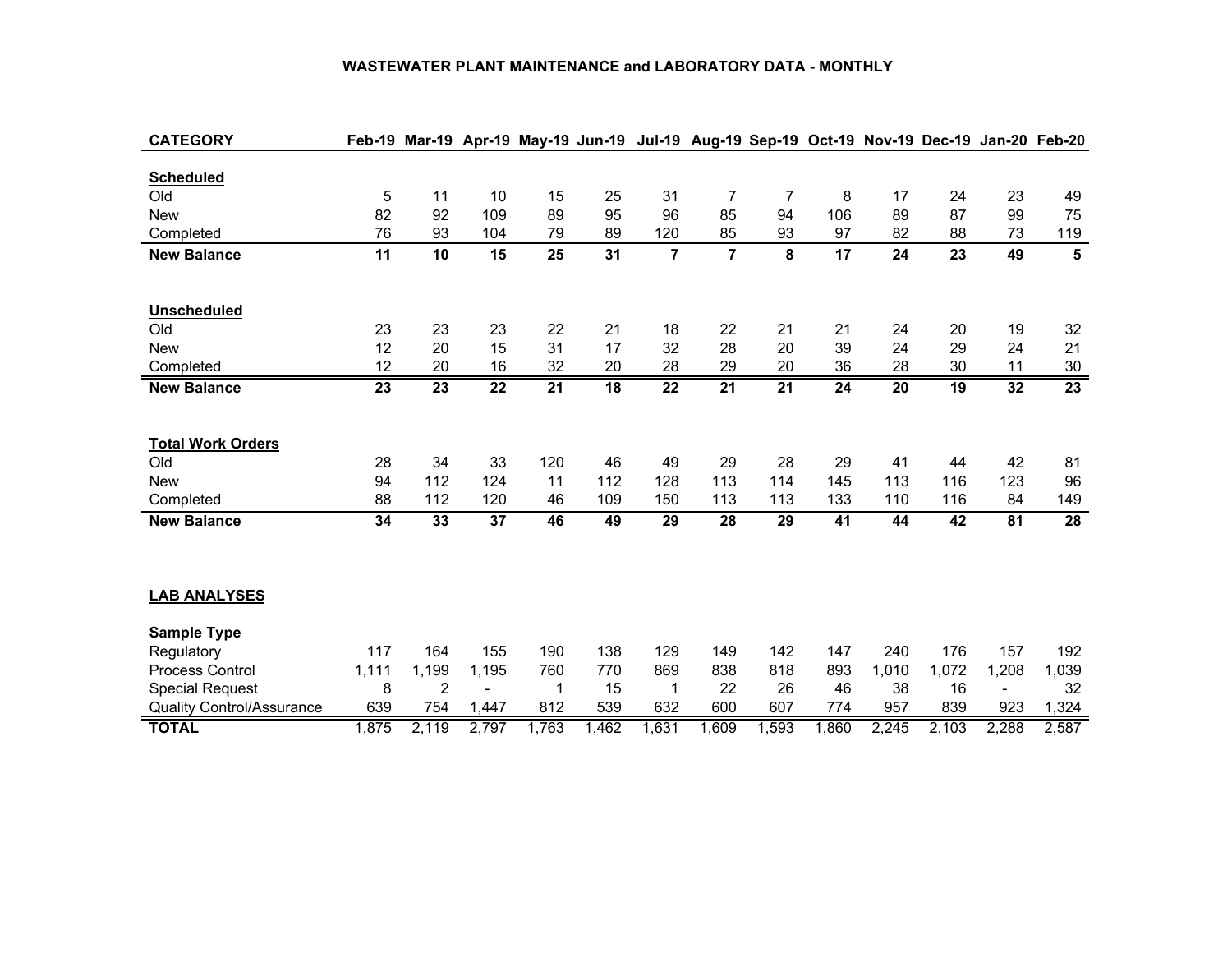#### **Summary of NSD Capital Project Status through 02-29-20**

| Proj  |                                               | FY 19/20      | FY 18/19          |          | <b>Final FY 19/20</b> |                          | <b>Costs Paid</b>        | <b>Budget</b> | % Budget        |
|-------|-----------------------------------------------|---------------|-------------------|----------|-----------------------|--------------------------|--------------------------|---------------|-----------------|
| #     | <b>Description</b>                            | <b>Budget</b> | <b>Carryovers</b> | Adj.     | <b>Budget</b>         | Encumbrance              | to Date                  | Remaining     | <b>Expended</b> |
|       | <b>COLLECTION SYSTEM - PROJECTS</b>           |               |                   |          |                       |                          |                          |               |                 |
| 13701 | Main Line Sewer Rehabilitation                | 60,000        |                   |          | 60,000                |                          | 6,718                    | 53,282        | 11%             |
| 13702 | Manhole Raising/Rehabilitation                | 332,600       |                   |          | 332,600               | $\overline{\phantom{a}}$ | 158,611                  | 173,989       | 48%             |
| 13703 | Lateral Replacement/Rehabilitation            | 110,000       |                   | 40,000   | 150,000               |                          | 110,471                  | 39,529        | 74%             |
| 13704 | Cleanouts Installation/Rehabilitation         | 107,000       |                   | (40,000) | 67,000                |                          | 41,421                   | 25,579        | 62%             |
| 13705 | Inflow & Infiltration (I&I) Reduction Program | 221,700       |                   |          | 221,700               | 167,688                  | 10,940                   | 43,072        | 5%              |
| 14703 | Browns Valley Rd & First St                   | 7,000,000     |                   |          | 7,000,000             | 50,596                   | 14,959                   | 6,934,445     | 0%              |
| 17704 | Infltrtn Rehab - SSMH/PL (CI-)                |               | 25,500            |          | 25,500                |                          |                          | 25,500        |                 |
| 18701 | <b>I&amp;I Smoke Testing</b>                  | 150,000       |                   |          | 150,000               | 14,266                   | 28,485                   | 107,249       | 19%             |
| 18702 | Collection System Asset Management Software   |               | 443,550           |          | 443,550               | 268,064                  | 129,354                  | 46,131        | 29%             |
| 18703 | Upper Lateral Rehab - Basin L (Pilot) #3      | 166,300       | 3,200             |          | 169,500               |                          | 63,156                   | 106,344       | 37%             |
| 18706 | Sewer System Inflow/Infiltration 2019         | 3,538,100     | 313,850           |          | 3,851,950             | 957,051                  | 2,747,961                | 146,938       | 71%             |
| 19701 | 66-inch Trunk Rehabilitation (Kaiser to IPS)  | 4,000,000     | 450,000           |          | 4,450,000             | 335,147                  | 248,513                  | 3,866,340     | 6%              |
| 19703 | 2020 Collection System Rehabilitation         | 3,169,600     | 9,800             |          | 3,179,400             | 3,000,000                | 39,517                   | 139,883       | 1%              |
| 19727 | Collection System Master Plan                 | 1,071,200     | 632,350           |          | 1,703,550             | 221,125                  | 307,141                  | 1,175,285     | 18%             |
| 20701 | Upper Lateral Rehab - Pilot #5                | 5,000         |                   |          | 5,000                 |                          | 50                       | 4,950         | 1%              |
| 20702 | Manhole Rehabilitation                        | 250,000       |                   |          | 250,000               | 182,120                  | 3,271                    | 64,609        | 1%              |
| 20703 | 2021 Collection System Rehabilitation         | 20,000        |                   |          | 20,000                | $\overline{\phantom{0}}$ | $\overline{\phantom{0}}$ | 20,000        | $ \,$           |
|       |                                               |               |                   |          |                       |                          |                          |               |                 |
|       | <b>COLLECTION SYSTEM - EQUIPMENT</b>          |               |                   |          |                       |                          |                          |               |                 |
| 20704 | Locatable Mini-Camera #3 Replacement          | 11,900        |                   | (200)    | 11,700                |                          | 9,382                    | 2,318         | 80%             |
| 20705 | Eel Replacement #2                            | 5,900         |                   | 200      | 6,100                 | $\overline{\phantom{a}}$ | 5,688                    | 412           | 93%             |
|       |                                               |               |                   |          |                       |                          |                          |               |                 |
|       | <b>COLLECTION SYSTEM - LIFT STATIONS</b>      |               |                   |          |                       |                          |                          |               |                 |
| 17711 | West Napa PS - Rehab                          | 5,500,000     |                   |          | 5,500,000             | 86,728                   | 199,924                  | 5,213,347     | 4%              |
| 19705 | Stonecrest PS Pump Rebuild                    |               | 40,100            |          | 40,100                | 9,840                    | 15,266                   | 14,994        | 38%             |
|       |                                               |               |                   |          |                       |                          |                          |               |                 |
|       | <b>TREATMENT - PROJECTS</b>                   |               |                   |          |                       |                          |                          |               |                 |
|       | 13745 Pond 1 Dredge                           | 2,100,000     | 237,150           |          | 2,337,150             | 207,350                  | 50,956                   | 2,078,844     | 2%              |
|       | 18736 Treatment Plant Project 2018            |               | 15,000            |          | 15,000                | 10,901                   | 139                      | 3,961         | 1%              |
| 18740 | Treatment Plant Project 2019                  | 600,000       | 672,700           |          | 1,272,700             | 90,475                   | 1,151,732                | 30,493        | 90%             |
| 19717 | WWTP MP - Pond Transfer Structures 2 to 3     |               | 259,700           |          | 259,700               |                          | 12,800                   | 246,900       | 5%              |
| 20706 | <b>WWTP Master Plan</b>                       | 5,000         |                   |          | 5,000                 |                          | 1,184                    | 3,817         | 24%             |
| 20707 | Pond Levee Repair                             | 100,000       |                   |          | 100,000               |                          | 564                      | 99,436        | 1%              |
| 20708 | 2020 Treatment Plant Improvements Project     | 1,500,000     |                   |          | 1,500,000             | 66,980                   | 34,186                   | 1,398,833     | 2%              |
| 20724 | <b>River Park PS FM Replacement</b>           |               |                   | 100,000  | 100,000               |                          | 25,254                   | 74,746        | 25%             |
|       |                                               |               |                   |          |                       |                          |                          |               |                 |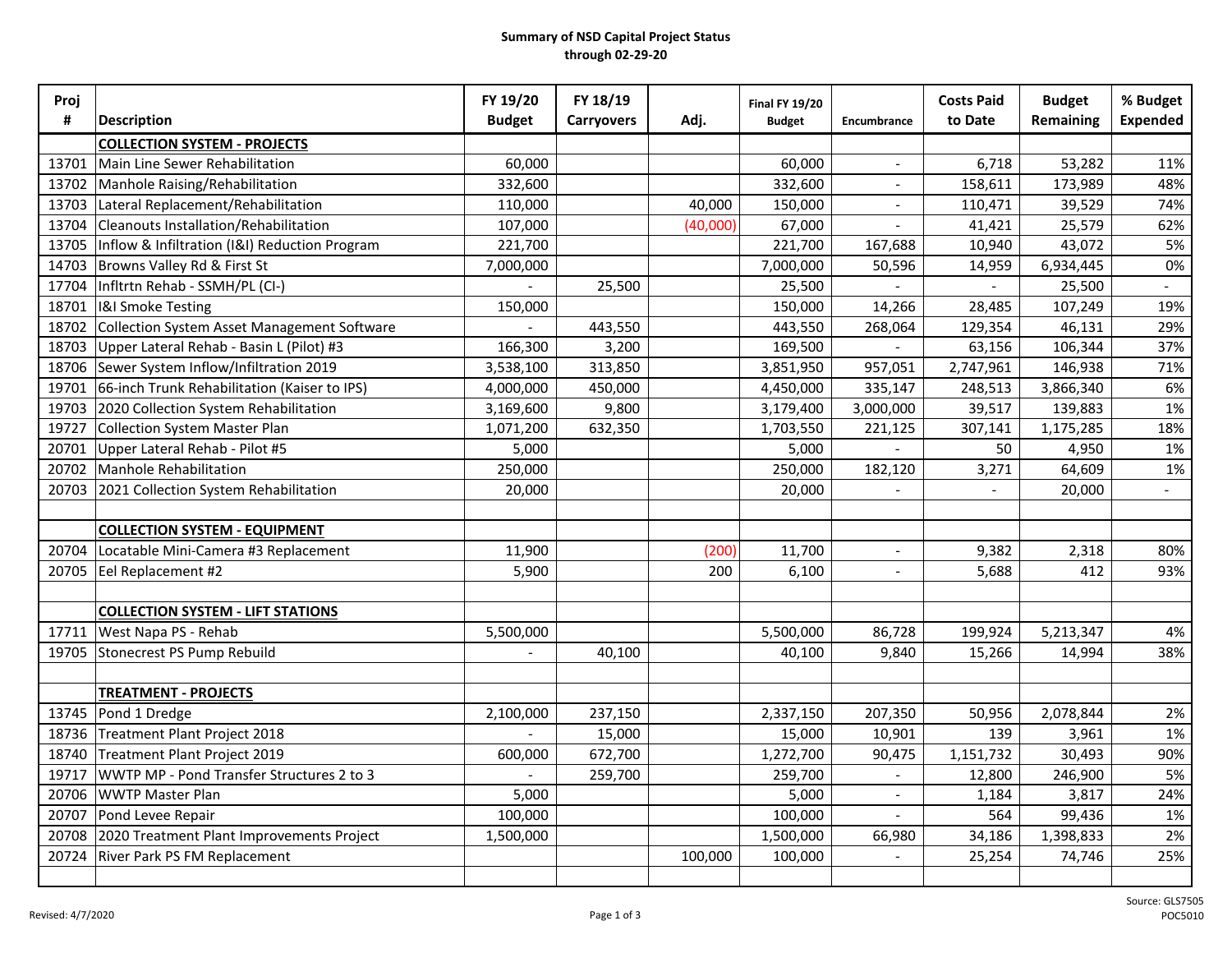#### **Summary of NSD Capital Project Status through 02-29-20**

| Proj  |                                                     | FY 19/20      | FY 18/19          |           | <b>Final FY 19/20</b> |                          | <b>Costs Paid</b> | <b>Budget</b>    | % Budget                 |
|-------|-----------------------------------------------------|---------------|-------------------|-----------|-----------------------|--------------------------|-------------------|------------------|--------------------------|
| #     | <b>Description</b>                                  | <b>Budget</b> | <b>Carryovers</b> | Adj.      | <b>Budget</b>         | <b>Encumbrance</b>       | to Date           | <b>Remaining</b> | <b>Expended</b>          |
|       | <b>TREATMENT - EQUIPMENT</b>                        |               |                   |           |                       |                          |                   |                  |                          |
| 13735 | Dual Fuel Boiler Burner                             |               | 121,550           |           | 121,550               | 32,908                   | 65,815            | 22,828           | 54%                      |
| 15707 | Main - DAFT Overflow Pumps (2) Cornell              | 11,900        |                   |           | 11,900                |                          |                   | 11,900           |                          |
| 15711 | <b>Rotork Actuator Replacement</b>                  |               | 7,600             |           | 7,600                 |                          |                   | 7,600            | $\overline{\phantom{a}}$ |
| 16712 | Main - Primary Clarifier Mech/Struct Rehabilitation | 814,000       | 152,300           |           | 966,300               | 881,262                  | 53,924            | 31,114           | 6%                       |
| 17715 | Turbidimeters (7) Tertiary Rplcmnts                 |               | 16,000            |           | 16,000                |                          |                   | 16,000           |                          |
| 17726 | Headworks Equipment Rehab/Replacment                | 1,000,000     | 667,600           |           | 1,667,600             | 273,373                  | 1,293,325         | 100,902          | 78%                      |
|       | 18711 3W Strainer                                   |               | 24,350            |           | 24,350                |                          |                   | 24,350           |                          |
| 18715 | Muffle Furnace - Replacement                        |               | 5,000             |           | 5,000                 |                          | 4,321             | 679              | 86%                      |
|       | 18716   Rotork Actuator Replacement                 |               | 6,400             |           | 6,400                 |                          |                   | 6,400            |                          |
| 18719 | Filter Flow Control - Rotork Valves                 |               | 9,900             |           | 9,900                 |                          |                   | 9,900            | $\overline{\phantom{a}}$ |
| 18720 | Neuros Blowers Rebuild                              |               | 64,300            |           | 64,300                |                          |                   | 64,300           | $\overline{\phantom{a}}$ |
| 18722 | <b>FOG Station Water Heater</b>                     | 20,000        | 5,000             |           | 25,000                |                          |                   | 25,000           |                          |
| 19706 | WWTP MP - 3W System Improvements Phase 2            |               | 295,600           | (41, 100) | 254,500               | $\overline{\phantom{a}}$ | 110               | 254,390          | 0%                       |
| 19708 | Main - Rotork Actuator Replacement                  |               | 95,000            |           | 95,000                |                          | 19,115            | 75,885           | 20%                      |
| 19709 | Main - Polymer Tank (3) Replacement                 |               | 10,000            |           | 10,000                |                          |                   | 10,000           |                          |
| 19710 | Main - 12kV Redundant Line                          |               | 119,150           |           | 119,150               | 72,180                   | 3,412             | 43,558           | 3%                       |
| 19712 | Main - Utility Generator Power Transition           |               | 35,000            |           | 35,000                |                          |                   | 35,000           |                          |
| 19713 | Main - Cogen Hot Water to FOG Pad                   |               | 50,000            |           | 50,000                | $\overline{\phantom{a}}$ |                   | 50,000           | $\overline{\phantom{a}}$ |
| 19715 | Main - ARV Replacement                              | 31,100        |                   |           | 31,100                |                          |                   | 31,100           | $\overline{\phantom{a}}$ |
| 20709 | Main - AB Caustic Pumps & Enclosure                 | 85,700        |                   |           | 85,700                | 13,071                   | 17,107            | 55,522           | 20%                      |
| 20710 | Main - Septage Pump & Motor Replacement             | 28,700        |                   |           | 28,700                |                          |                   | 28,700           |                          |
| 20711 | Main - Marsh-to-Pond Pump Station Upgrade           | 88,700        |                   |           | 88,700                |                          | 151               | 88,549           | 0%                       |
| 20712 | Main - Grit Pump Rebuild                            | 60,000        |                   |           | 60,000                | $\overline{\phantom{a}}$ | 25,621            | 34,379           | 43%                      |
| 20713 | Main - Elevator Control Update                      | 400,000       |                   |           | 400,000               | $\blacksquare$           |                   | 400,000          | $\overline{\phantom{a}}$ |
| 20714 | Main - Flare Rebuild                                | 50,000        |                   |           | 50,000                | $\overline{\phantom{a}}$ |                   | 50,000           | $\overline{\phantom{a}}$ |
| 20715 | Main - Concrete Pipe Chase Covers                   | 80,000        |                   |           | 80,000                |                          |                   | 80,000           | $\overline{\phantom{a}}$ |
|       | 20716   Plant Door Replacement - Phase 1            | 22,200        |                   |           | 22,200                |                          |                   | 22,200           |                          |
|       | 20717 Vehicle 163 - Ford Ranger (Replace w/ F-150)  | 33,300        |                   |           | 33,300                |                          | 30,502            | 2,798            | 92%                      |
|       | 20718 Vehicle 162 - Ford F-250 Diesel               | 43,600        |                   | 1,100     | 44,700                |                          | 41,835            | 2,865            | 94%                      |
|       | 20719 Vehicle 206 - Forklift TH103 (Telehandler)    | 103,100       |                   |           | 103,100               |                          |                   | 103,100          |                          |
|       |                                                     |               |                   |           |                       |                          |                   |                  |                          |
|       | <b>LAB - EQUIPMENT</b>                              |               |                   |           |                       |                          |                   |                  |                          |
| 20720 | Lab - Sampler 4700 Replacement (2)                  | 20,000        |                   |           | 20,000                |                          | 14,596            | 5,404            | 73%                      |
|       |                                                     |               |                   |           |                       |                          |                   |                  |                          |
|       | <b>SCADA</b>                                        |               |                   |           |                       |                          |                   |                  |                          |
|       | 18729 SCADA MP Project #1 - Network Monitoring      | $\sim$        | 46,200            |           | 46,200                | $\overline{\phantom{a}}$ | $\sim$            | 46,200           | $\sim$                   |